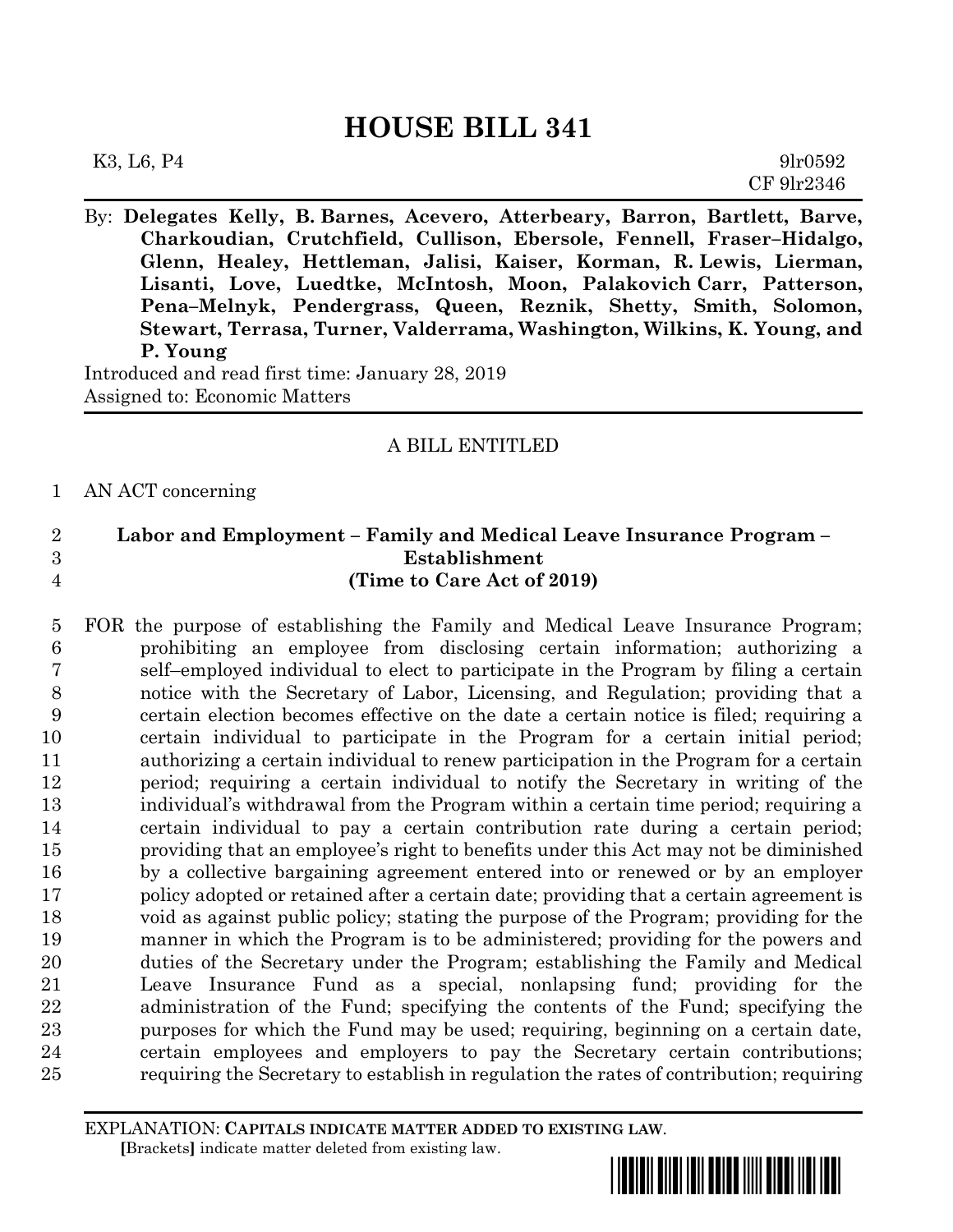1 the rates of contribution to be sufficient to fund the benefits payable under this Act; requiring, beginning on a certain date, an individual to meet certain conditions to be eligible for benefits; authorizing a covered employee to take certain leave on an intermittent leave schedule; requiring a covered employee who is taking certain leave on an intermittent leave schedule to take certain action; prohibiting an employer from taking certain action if leave is taken on an intermittent leave schedule; providing for the manner in which benefits are to be calculated and paid; requiring the Division of Unemployment Insurance, under certain circumstances, to notify certain individuals of certain information regarding the federal income tax; requiring the Division, under certain circumstances, to deduct and withhold a certain amount from benefits paid; providing for the manner in which certain employees who receive benefits are to be treated by employers; establishing certain prohibited acts; authorizing the Division to seek repayment of benefits under certain circumstances; authorizing the Secretary to waive the repayment of benefits under certain circumstances; requiring interest earnings of the Fund to be credited to the Fund; exempting the Fund from a certain provision of law requiring interest earnings on State money to accrue to the General Fund of the State; providing for the construction and application of this Act; requiring the Secretary to adopt certain regulations on or before a certain date; defining certain terms; stating the intent of the General Assembly; and generally relating to the Family and Medical Leave Insurance Program.

- BY repealing and reenacting, with amendments,
- Article Labor and Employment
- Section 8–302
- Annotated Code of Maryland
- (2016 Replacement Volume and 2018 Supplement)
- BY adding to
- Article Labor and Employment
- Section 8.3–101 through 8.3–901 to be under the new title "Title 8.3. Family and Medical Leave Insurance Program"
- Annotated Code of Maryland
- (2016 Replacement Volume and 2018 Supplement)
- BY repealing and reenacting, without amendments,
- Article State Finance and Procurement
- Section 6–226(a)(1) and (2)(i)
- Annotated Code of Maryland
- (2015 Replacement Volume and 2018 Supplement)
- BY repealing and reenacting, with amendments,
- Article State Finance and Procurement
- Section 6–226(a)(2)(ii)112. and 113.
- Annotated Code of Maryland
- (2015 Replacement Volume and 2018 Supplement)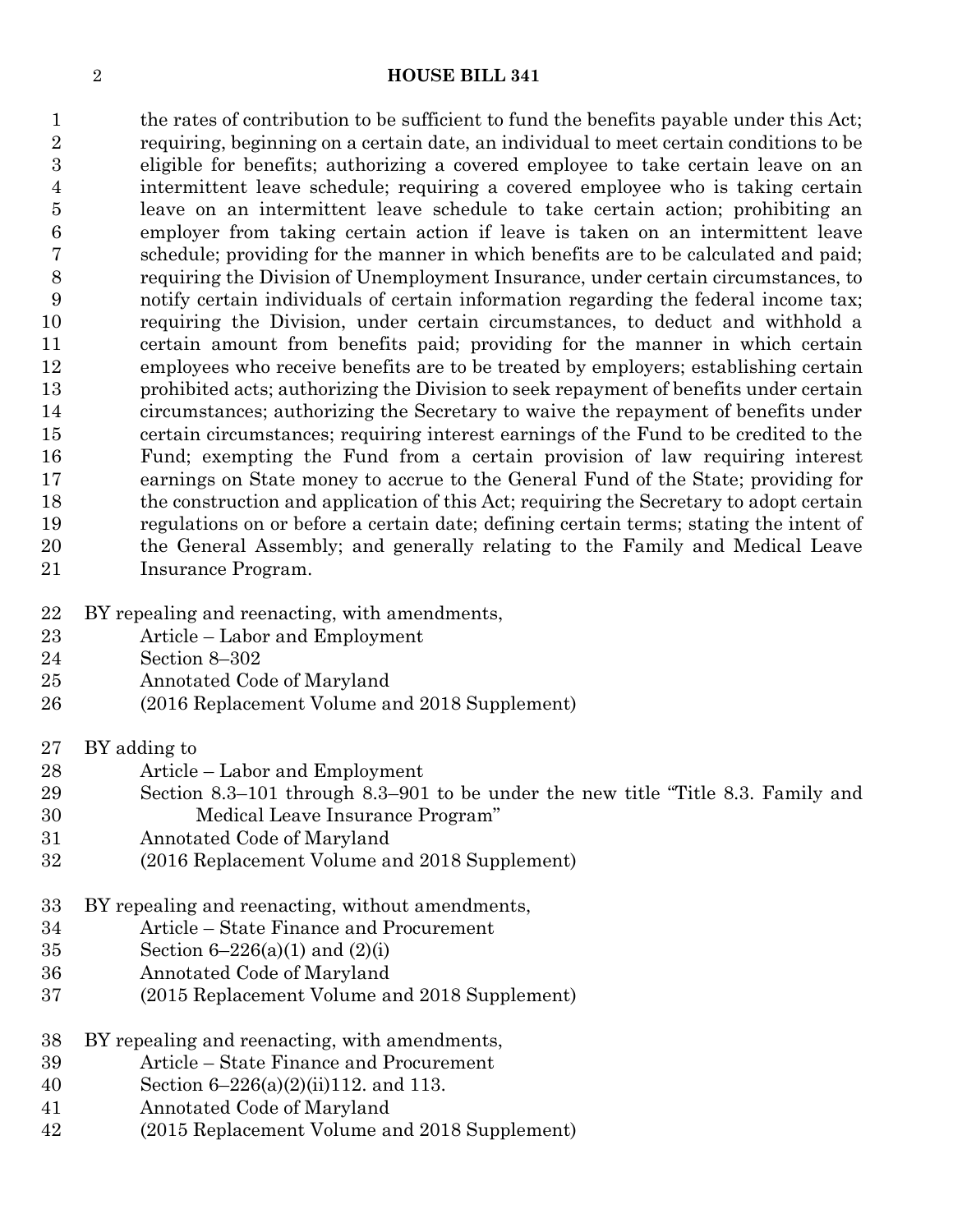| 1<br>$\overline{2}$<br>3<br>4<br>5 | BY adding to<br>Article – State Finance and Procurement<br>Section $6-226(a)(2)(ii)114$ .<br>Annotated Code of Maryland<br>(2015 Replacement Volume and 2018 Supplement) |
|------------------------------------|--------------------------------------------------------------------------------------------------------------------------------------------------------------------------|
| 6<br>7                             | SECTION 1. BE IT ENACTED BY THE GENERAL ASSEMBLY OF MARYLAND,<br>That the Laws of Maryland read as follows:                                                              |
| 8                                  | <b>Article - Labor and Employment</b>                                                                                                                                    |
| 9                                  | $8 - 302.$                                                                                                                                                               |
| 10                                 | There is a Division of Unemployment Insurance.<br>(a)                                                                                                                    |
| 11<br>12                           | The Division of Unemployment Insurance shall perform any function that the<br>(b)<br>Secretary assigns to it to carry out this title AND TITLE 8.3 OF THIS ARTICLE.      |
| 13                                 | TITLE 8.3. FAMILY AND MEDICAL LEAVE INSURANCE PROGRAM.                                                                                                                   |
| 14                                 | SUBTITLE 1. DEFINITIONS; GENERAL PROVISIONS.                                                                                                                             |
| 15                                 | $8.3 - 101.$                                                                                                                                                             |
| 16<br>17                           | (A)<br>IN<br>THIS TITLE THE FOLLOWING WORDS HAVE<br>THE<br><b>MEANINGS</b><br>INDICATED.                                                                                 |
| 18<br>19<br>$20\,$                 | "ADOPTED CHILD" MEANS A CHILD ADOPTED BY OR PLACED FOR<br>(B)<br>ADOPTION WITH AN EMPLOYEE OR THE EMPLOYEE'S SPOUSE OR DOMESTIC<br>PARTNER.                              |
| 21<br>$22\,$<br>$23\,$             | "APPLICATION YEAR" MEANS THE 12-MONTH PERIOD BEGINNING ON<br>(C)<br>THE FIRST DAY OF THE CALENDAR WEEK IN WHICH A COVERED EMPLOYEE FILES AN<br>APPLICATION FOR BENEFITS. |
| 24<br>$25\,$                       | "BENEFITS" MEANS THE MONEY PAYABLE UNDER THIS TITLE TO A<br>(D)<br><b>COVERED EMPLOYEE.</b>                                                                              |
| 26                                 | "CHILD" MEANS:<br>(E)                                                                                                                                                    |
| $27\,$                             | (1)<br>AN ADOPTED CHILD;                                                                                                                                                 |
| 28                                 | (2)<br>A BIOLOGICAL CHILD;                                                                                                                                               |
| 29                                 | (3)<br>A FOSTER CHILD;                                                                                                                                                   |
|                                    |                                                                                                                                                                          |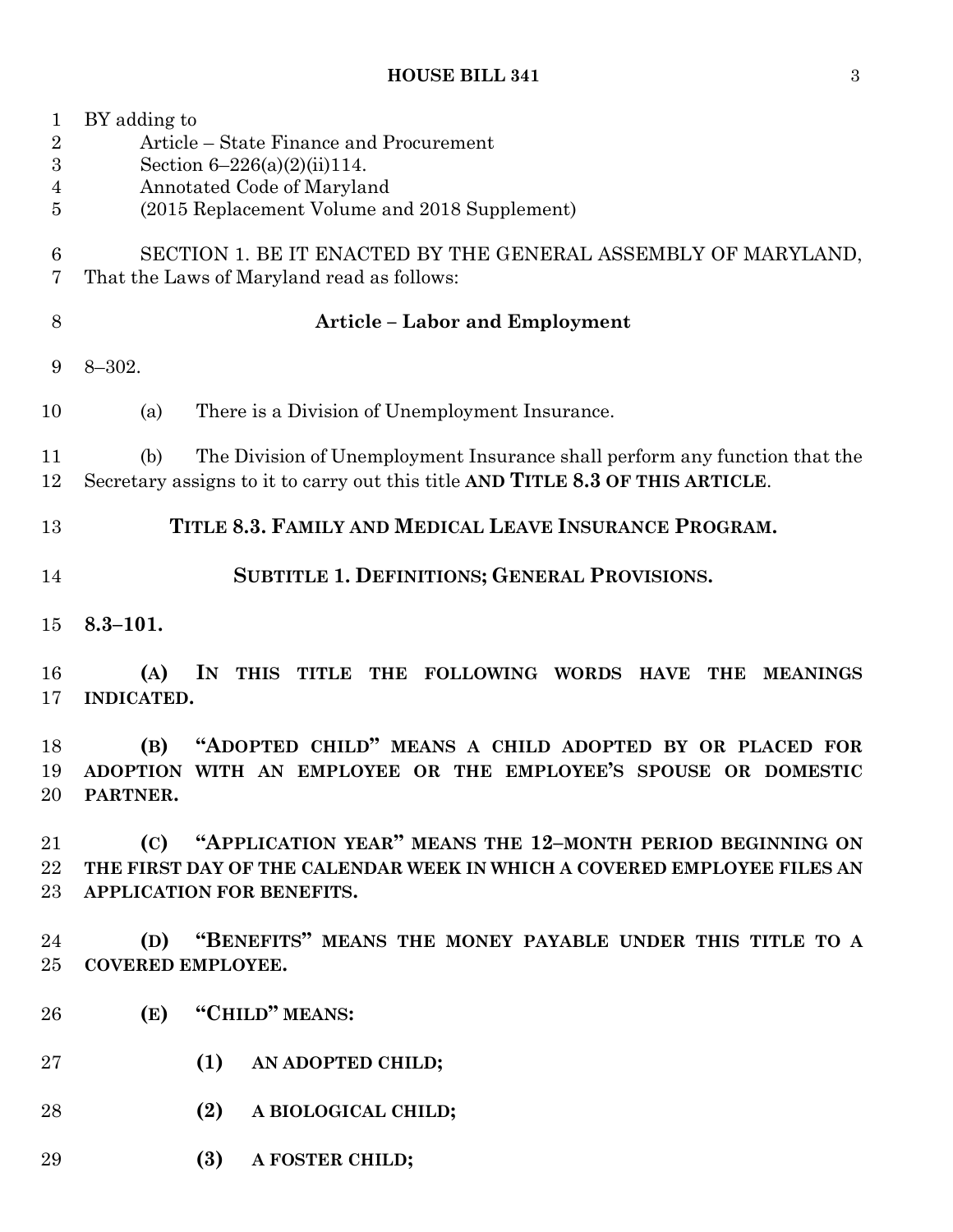**(4) A LEGAL WARD;**

**(5) A STEPCHILD; OR**

 **(6) A CHILD WITH RESPECT TO WHOM AN INDIVIDUAL STANDS IN LOCO PARENTIS.**

 **(F) "CHRONIC SERIOUS HEALTH CONDITION" MEANS A CONDITION THAT CONTINUES OVER AN EXTENDED PERIOD OF TIME AND REQUIRES INTERMITTENT TREATMENT.**

 **(G) "COVERED EMPLOYEE" MEANS AN EMPLOYEE WHO HAS WORKED AT LEAST 680 HOURS OVER A 12–MONTH PERIOD.**

 **(H) "DEPARTMENT" MEANS THE DEPARTMENT OF LABOR, LICENSING, AND REGULATION.**

 **(I) "EMPLOYER" MEANS A PERSON OR GOVERNMENTAL ENTITY THAT EMPLOYS AT LEAST ONE INDIVIDUAL IN THE STATE.**

- **(J) "FAMILY MEMBER" MEANS:**
- **(1) A CHILD;**
- **(2) A PARENT;**
- **(3) A PARENT–IN–LAW;**
- **(4) A SON– OR DAUGHTER–IN–LAW;**
- **(5) A GRANDPARENT OR STEPGRANDPARENT OF AN EMPLOYEE OR THE EMPLOYEE'S SPOUSE OR DOMESTIC PARTNER;**
- **(6) A GRANDCHILD OR STEPGRANDCHILD OF AN EMPLOYEE OR THE EMPLOYEE'S SPOUSE OR DOMESTIC PARTNER;**
- **(7) A SPOUSE;**
- **(8) A DOMESTIC PARTNER;**
- **(9) A SIBLING;**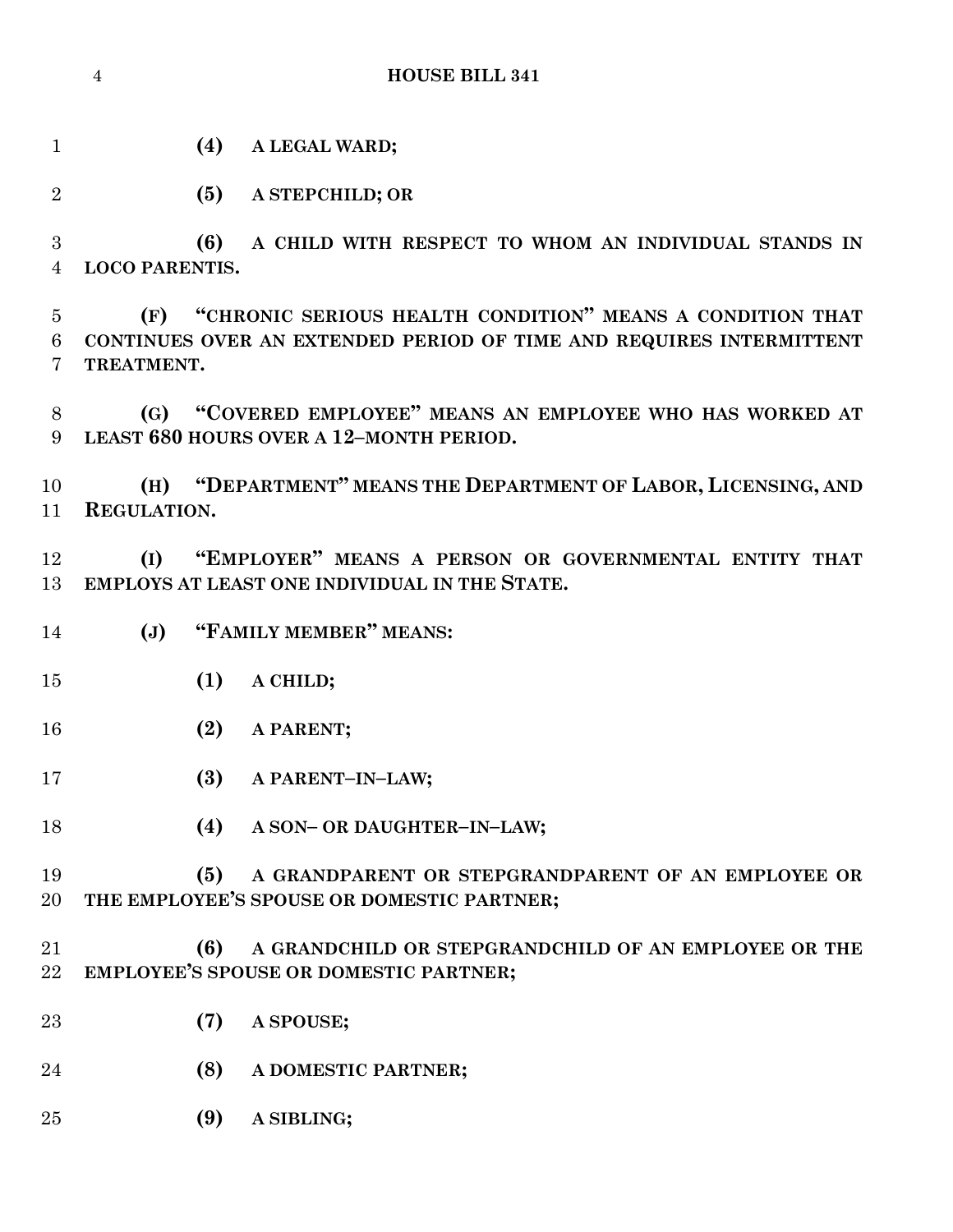**(10) THE SPOUSE OR DOMESTIC PARTNER OF A SIBLING; OR**

 **(11) ANY OTHER INDIVIDUAL RELATED BY BLOOD OR AFFINITY WHOSE CLOSE ASSOCIATION WITH THE EMPLOYEE IS EQUIVALENT TO A FAMILY RELATIONSHIP.**

 **(K) "FUND" MEANS THE FAMILY AND MEDICAL LEAVE INSURANCE FUND ESTABLISHED UNDER § 8.3–501 OF THIS TITLE.**

 **(L) "GOVERNMENTAL ENTITY" HAS THE MEANING STATED IN § 8–101 OF THIS ARTICLE.**

 **(M) "INDIVIDUAL WHO STANDS IN LOCO PARENTIS" MEANS, WHETHER OR NOT A BIOLOGICAL OR LEGAL RELATIONSHIP EXISTS, AN INDIVIDUAL:**

 **(1) WHO HAS DAY–TO–DAY RESPONSIBILITIES TO CARE FOR AND FINANCIALLY SUPPORT A CHILD; OR**

 **(2) IN THE CASE OF AN EMPLOYEE OR THE EMPLOYEE'S SPOUSE OR DOMESTIC PARTNER, WHO HAD RESPONSIBILITY FOR THE EMPLOYEE OR THE SPOUSE OR DOMESTIC PARTNER WHEN THE EMPLOYEE OR THE SPOUSE OR DOMESTIC PARTNER WAS A CHILD.**

**(N) "NEWBORN CHILD" MEANS A CHILD UNDER THE AGE OF 1 YEAR.**

**(O) "NEXT OF KIN" MEANS THE NEAREST BLOOD RELATIVE.**

**(P) "PARENT" MEANS:**

- **(1) AN ADOPTIVE PARENT;**
- **(2) A BIOLOGICAL PARENT;**
- **(3) A FOSTER PARENT;**
- **(4) A LEGAL GUARDIAN;**

**(5) A STEPPARENT; OR**

 **(6) AN INDIVIDUAL WHO STANDS IN LOCO PARENTIS TO AN EMPLOYEE.**

**(Q) "PARENT–IN–LAW" MEANS:**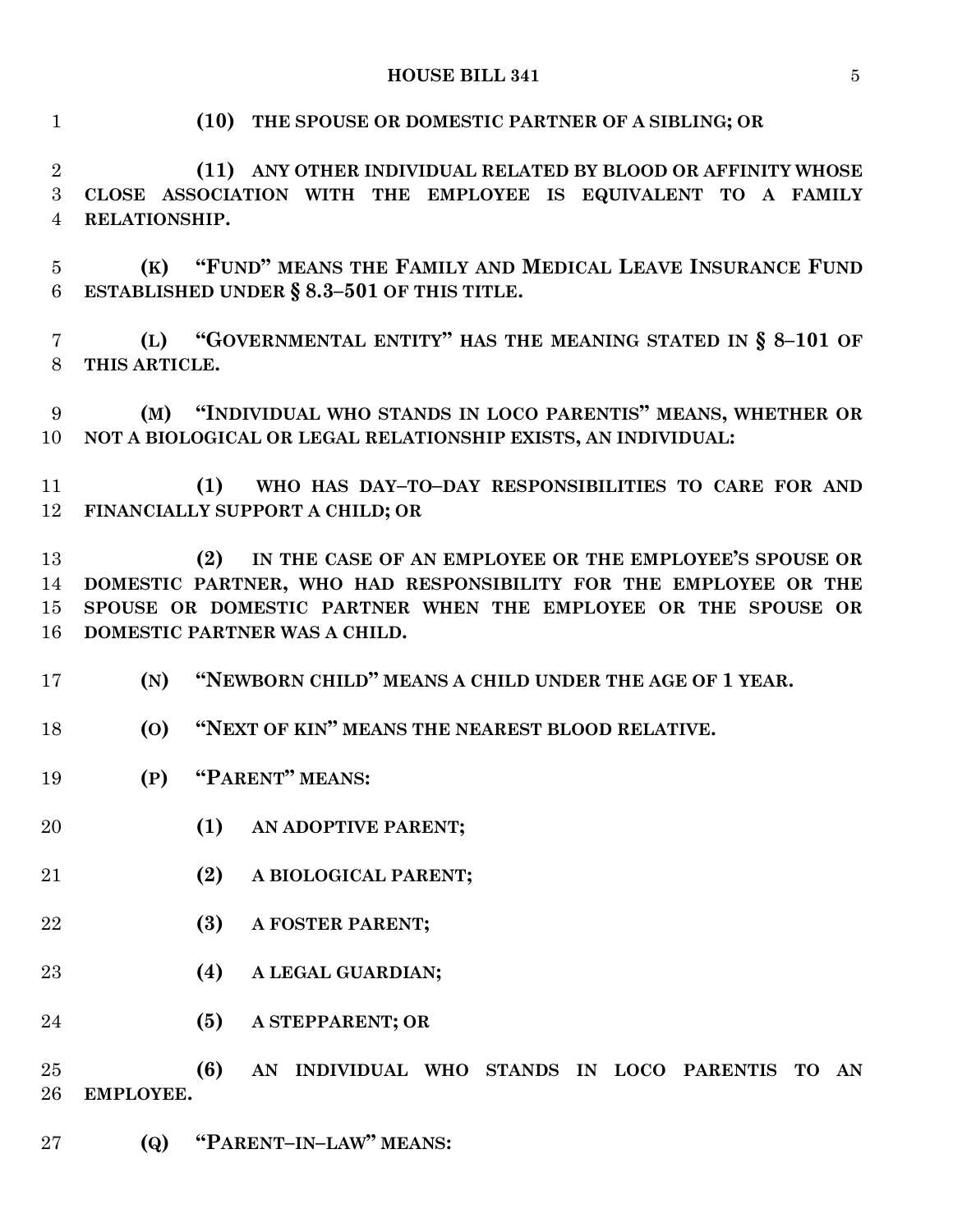**(1) THE PARENT OF AN EMPLOYEE'S SPOUSE OR DOMESTIC PARTNER;**

- **OR (2) AN INDIVIDUAL WHO STANDS IN LOCO PARENTIS TO AN EMPLOYEE'S SPOUSE OR DOMESTIC PARTNER. (R) "PROGRAM" MEANS THE FAMILY AND MEDICAL LEAVE INSURANCE PROGRAM. (S) "QUALIFYING EXIGENCY" MEANS ANY OF THE FOLLOWING REASONS**
- **FOR WHICH LEAVE MAY BE NEEDED BY A FAMILY MEMBER OF A SERVICE MEMBER:**
- **(1) BECAUSE THE SERVICE MEMBER HAS RECEIVED NOTICE OF DEPLOYMENT WITHIN 7 DAYS BEFORE THE DEPLOYMENT IS TO BEGIN;**
- **(2) TO ATTEND MILITARY EVENTS AND RELATED ACTIVITIES;**
- **(3) TO ATTEND CHILD CARE OR SCHOOL ACTIVITIES ONLY WHEN THE SERVICE MEMBER IS ON ACTIVE DUTY CALL OR ACTIVE DUTY STATUS;**
- **(4) TO MAKE FINANCIAL AND LEGAL ARRANGEMENTS FOR THE SERVICE MEMBER'S ABSENCE OR BECAUSE OF THE ABSENCE;**
- **(5) TO ATTEND COUNSELING THAT:**
- **(I) IS NEEDED DUE TO THE ACTIVE DUTY OR CALL TO ACTIVE DUTY STATUS OF THE SERVICE MEMBER; AND**
- **(II) IS PROVIDED BY AN INDIVIDUAL WHO IS NOT A LICENSED HEALTH CARE PROVIDER;**
- **(6) TO SPEND NOT MORE THAN 5 DAYS WITH A SERVICE MEMBER WHO IS ON SHORT–TERM TEMPORARY REST AND RECUPERATION LEAVE DURING THE PERIOD OF DEPLOYMENT;**
- **(7) TO ATTEND POSTDEPLOYMENT ACTIVITIES; OR**

 **(8) BECAUSE OF ANY OTHER ISSUES THAT ARISE OUT OF ACTIVE DUTY OR A CALL TO ACTIVE DUTY THAT AN EMPLOYER AND AN EMPLOYEE AGREE SHOULD BE COVERED.**

**(T) "SECRETARY" MEANS THE SECRETARY OF LABOR, LICENSING, AND**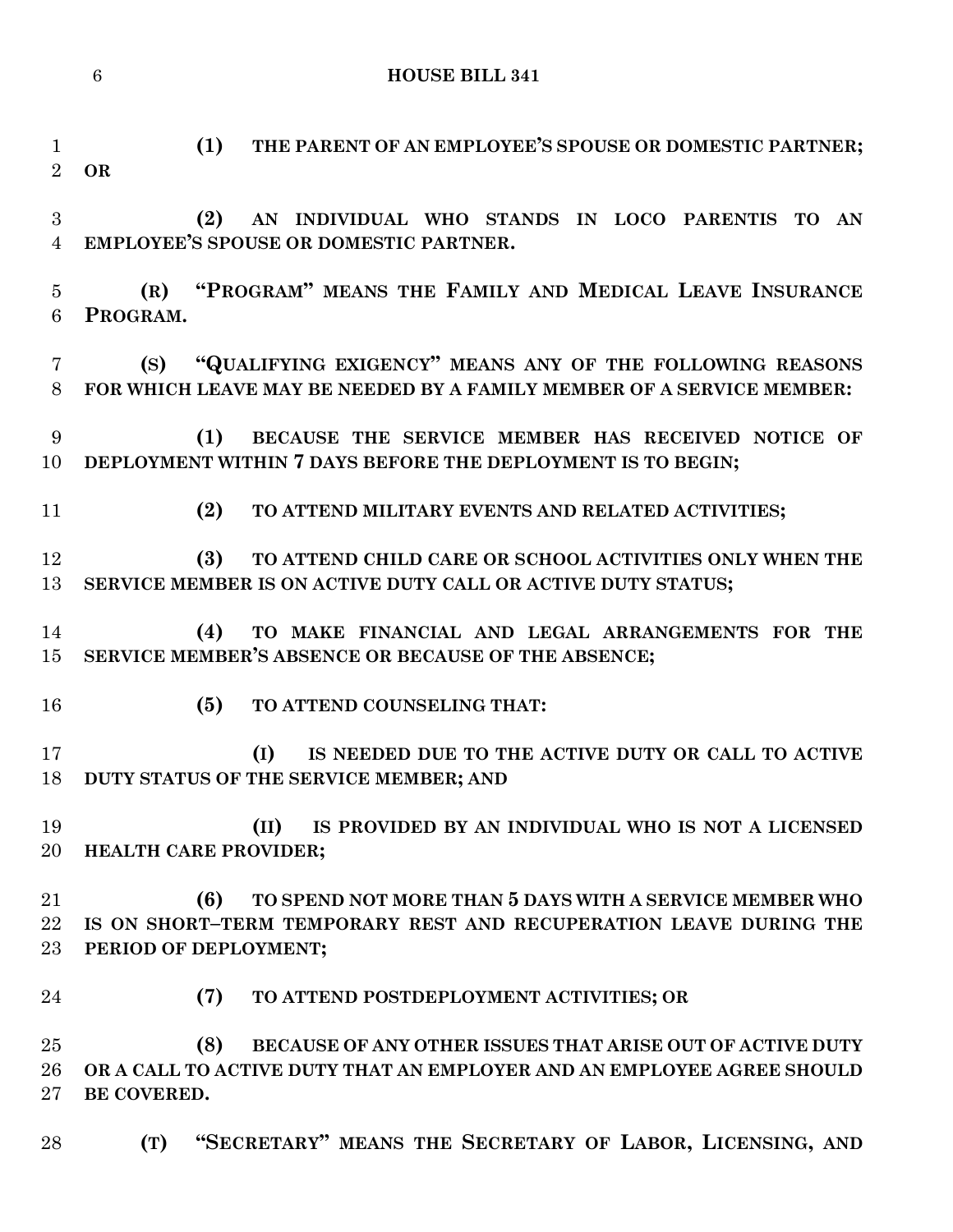**REGULATION.**

 **(U) "SERIOUS HEALTH CONDITION" MEANS A PHYSICAL OR MENTAL ILLNESS OR IMPAIRMENT THAT INVOLVES:**

 **(1) INPATIENT CARE IN A HOSPITAL, HOSPICE, OR RESIDENTIAL HEALTH CARE FACILITY;**

 **(2) CONTINUED TREATMENT BY A LICENSED HEALTH CARE PROVIDER;**

 **(3) CONTINUED TREATMENT OR SUPERVISION AT HOME BY A LICENSED HEALTHCARE PROVIDER OR OTHER COMPETENT INDIVIDUAL; OR**

**(4) A CHRONIC SERIOUS HEALTH CONDITION.**

 **(V) "SERVICE MEMBER" MEANS AN INDIVIDUAL WHO IS AN ACTIVE DUTY MEMBER OF:**

**(1) THE UNITED STATES ARMED FORCES;**

 **(2) A RESERVE COMPONENT OF THE UNITED STATES ARMED FORCES; OR**

**(3) THE NATIONAL GUARD OF ANY STATE.**

 **(W) "TREATMENT" INCLUDES EXAMINATIONS TO DETERMINE THE EXTENT OF A SERIOUS HEALTH CONDITION AND EVALUATIONS OF THE CONDITION.**

**8.3–102.**

 **(A) THIS SECTION DOES NOT APPLY TO THE DISCLOSURE OF INFORMATION TO:**

 **(1) A PUBLIC EMPLOYEE IN THE PERFORMANCE OF THE PUBLIC EMPLOYEE'S OFFICIAL DUTIES;**

**(2) THE INDIVIDUAL TO WHOM THE INFORMATION PERTAINS; OR**

 **(3) IF AN AUTHORIZED REPRESENTATIVE HAS THE SIGNED AUTHORIZATION OF THE INDIVIDUAL TO WHOM THE INFORMATION PERTAINS, THE AUTHORIZED REPRESENTATIVE.**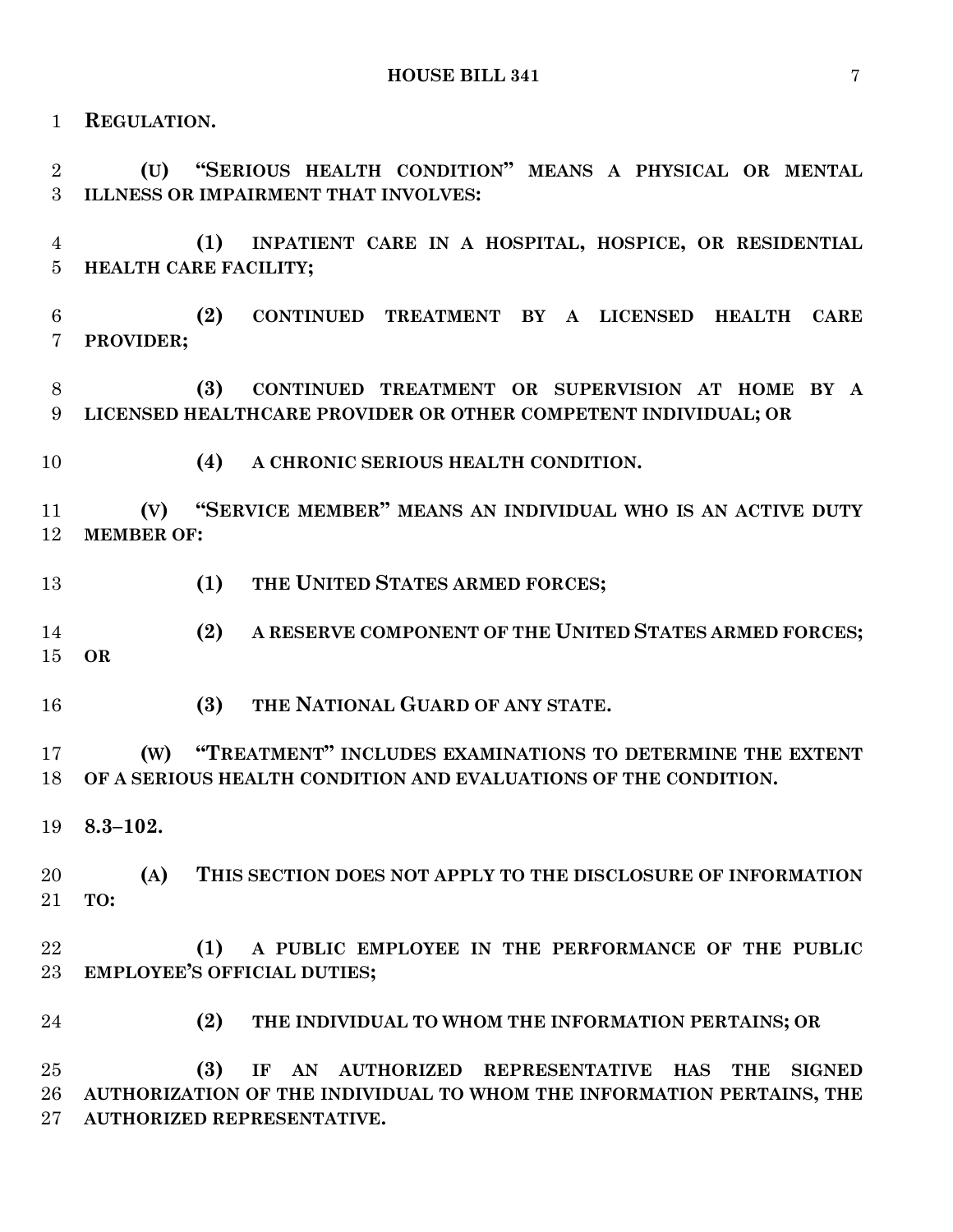**(B) AN EMPLOYEE OF THE DEPARTMENT MAY NOT DISCLOSE INFORMATION PERTAINING TO AN INDIVIDUAL WHO HAS APPLIED FOR OR RECEIVED BENEFITS UNDER THIS TITLE.**

**SUBTITLE 2. SCOPE OF TITLE.**

**8.3–201.**

 **(A) (1) A SELF–EMPLOYED INDIVIDUAL MAY ELECT TO PARTICIPATE IN THE PROGRAM BY FILING A WRITTEN NOTICE OF ELECTION WITH THE SECRETARY.**

 **(2) AN ELECTION MADE UNDER PARAGRAPH (1) OF THIS SUBSECTION BECOMES EFFECTIVE ON THE DATE THE WRITTEN NOTICE IS FILED.**

 **(B) (1) IF A SELF–EMPLOYED INDIVIDUAL ELECTS TO PARTICIPATE IN THE PROGRAM UNDER SUBSECTION (A) OF THIS SECTION, THE INDIVIDUAL SHALL PARTICIPATE FOR AN INITIAL PERIOD OF NOT LESS THAN 3 YEARS.**

 **(2) ONCE THE INITIAL PARTICIPATION PERIOD EXPIRES, THE SELF–EMPLOYED INDIVIDUAL MAY RENEW PARTICIPATION IN THE PROGRAM FOR A PERIOD OF NOT LESS THAN 1 YEAR.**

 **(3) IF THE SELF–EMPLOYED INDIVIDUAL DOES NOT WISH TO RENEW PARTICIPATION IN THE PROGRAM UNDER PARAGRAPH (2) OF THIS SUBSECTION, WITHIN 30 DAYS BEFORE THE PARTICIPATION PERIOD EXPIRES, THE SELF–EMPLOYED INDIVIDUAL SHALL NOTIFY THE SECRETARY IN WRITING OF THE SELF–EMPLOYED INDIVIDUAL'S WITHDRAWAL FROM THE PROGRAM.**

 **(C) DURING THE PERIOD A SELF–EMPLOYED INDIVIDUAL PARTICIPATES IN THE PROGRAM, THE SELF–EMPLOYED INDIVIDUAL SHALL PAY THE EMPLOYEE CONTRIBUTION REQUIRED UNDER § 8.3–601 OF THIS TITLE.**

**8.3–202.**

 **THIS TITLE MAY NOT BE CONSTRUED TO DIMINISH AN EMPLOYER'S OBLIGATION TO COMPLY WITH A COLLECTIVE BARGAINING AGREEMENT OR AN EMPLOYER POLICY THAT ALLOWS AN EMPLOYEE TO TAKE LEAVE FOR A LONGER PERIOD OF TIME THAN THE EMPLOYEE WOULD BE ABLE TO RECEIVE BENEFITS UNDER THIS TITLE.**

- **8.3–203.**
- **(A) AN EMPLOYEE'S RIGHT TO BENEFITS UNDER THIS TITLE MAY NOT BE**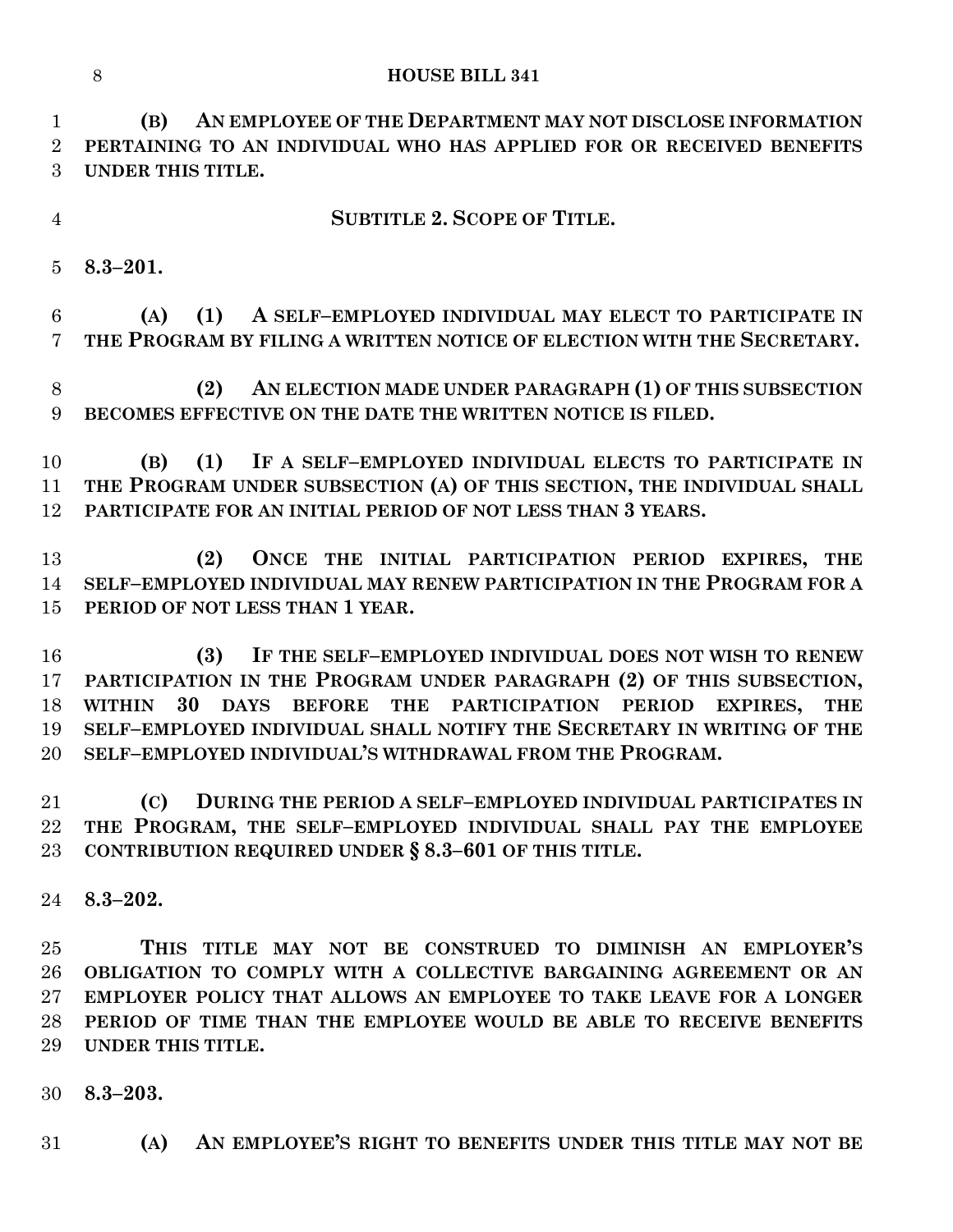**DIMINISHED BY A COLLECTIVE BARGAINING AGREEMENT ENTERED INTO OR RENEWED OR BY AN EMPLOYER POLICY ADOPTED OR RETAINED ON OR AFTER JUNE 1, 2019.**

 **(B) AN AGREEMENT BY AN EMPLOYEE TO WAIVE THE EMPLOYEE'S RIGHTS UNDER THIS TITLE IS VOID AS AGAINST PUBLIC POLICY.**

- **SUBTITLE 3. ESTABLISHMENT OF PROGRAM.**
- **8.3–301.**
- **THERE IS A FAMILY AND MEDICAL LEAVE INSURANCE PROGRAM.**
- **8.3–302.**

 **THE PURPOSE OF THE PROGRAM IS TO PROVIDE TEMPORARY BENEFITS TO AN EMPLOYEE WHO IS TAKING PARTIALLY PAID OR UNPAID LEAVE FROM EMPLOYMENT:**

 **(1) TO CARE FOR A NEWBORN CHILD, A CHILD ENTERING INTO A NEW KINSHIP CARE ARRANGEMENT, OR A CHILD NEWLY PLACED FOR ADOPTION OR FOSTER CARE WITH THE EMPLOYEE DURING THE FIRST YEAR AFTER THE BIRTH, ADOPTION, OR PLACEMENT;**

 **(2) TO CARE FOR A FAMILY MEMBER WITH A SERIOUS HEALTH CONDITION;**

 **(3) BECAUSE THE EMPLOYEE HAS A SERIOUS HEALTH CONDITION THAT RESULTS IN THE EMPLOYEE BEING UNABLE TO PERFORM THE FUNCTIONS OF THE POSITION OF THE EMPLOYEE;**

 **(4) TO CARE FOR A SERVICE MEMBER WHO IS THE EMPLOYEE'S NEXT OF KIN; OR**

# **(5) BECAUSE THE EMPLOYEE HAS A QUALIFYING EXIGENCY ARISING OUT OF THE DEPLOYMENT OF A FAMILY MEMBER OF THE EMPLOYEE.**

- **SUBTITLE 4. ADMINISTRATION.**
- **8.3–401.**

 **THIS TITLE SHALL BE ADMINISTERED UNDER THE SUPERVISION OF THE SECRETARY BY THE DIVISION OF UNEMPLOYMENT INSURANCE ESTABLISHED UNDER § 8–302 OF THIS ARTICLE.**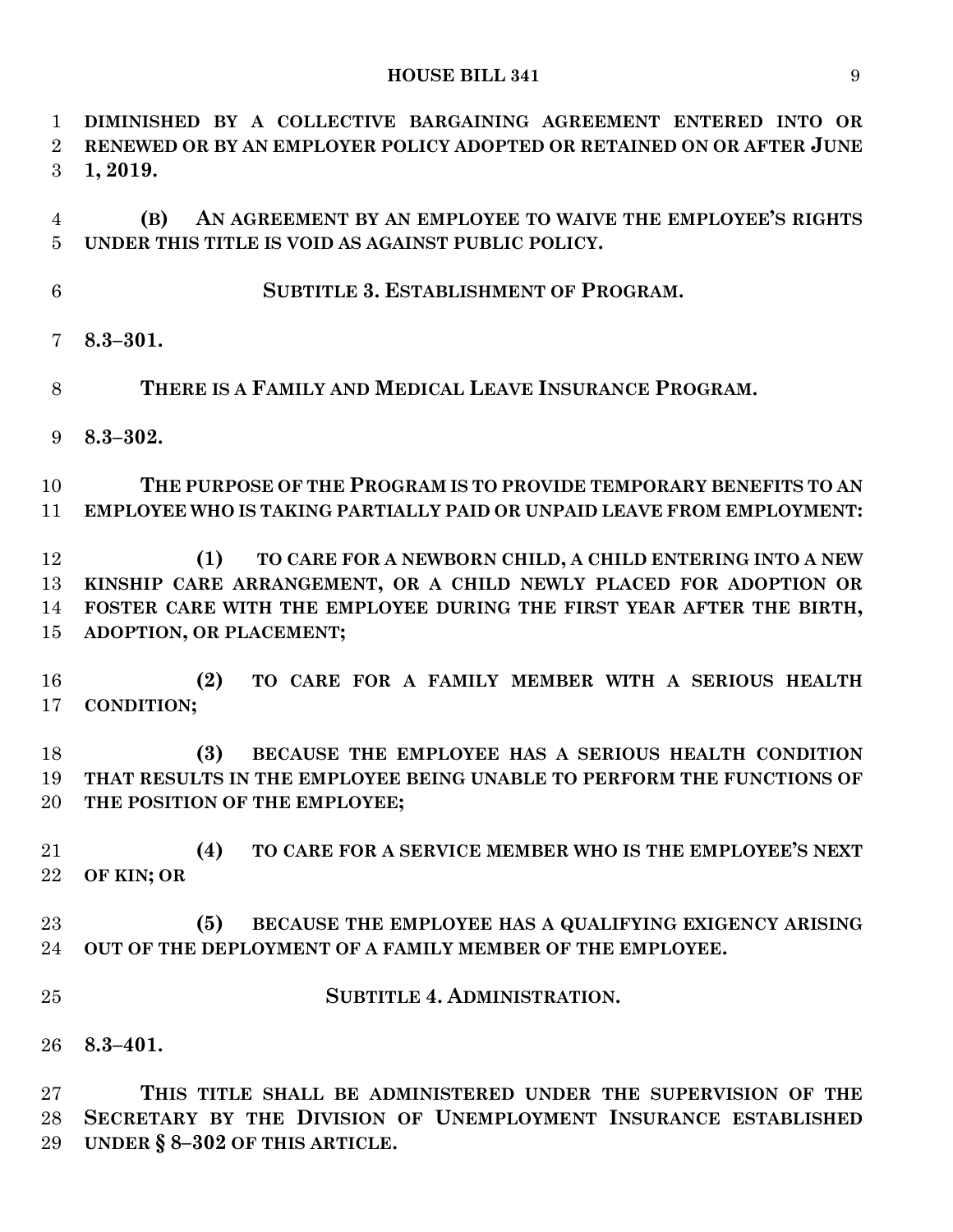**8.3–402.**

 **THE SECRETARY MAY DELEGATE TO AN EMPLOYEE OF THE DEPARTMENT ANY POWER OR DUTY THAT IS REASONABLE AND PROPER FOR THE ADMINISTRATION OF THIS TITLE.**

- **8.3–403.**
- **(A) THE SECRETARY SHALL:**

 **(1) SUBJECT TO SUBSECTION (B) OF THIS SECTION, ADOPT REGULATIONS NECESSARY TO CARRY OUT THIS TITLE;**

 **(2) ESTABLISH PROCEDURES AND FORMS FOR FILING CLAIMS FOR BENEFITS, INCLUDING PROCEDURES FOR NOTIFYING AN EMPLOYER WITHIN 5 BUSINESS DAYS AFTER AN EMPLOYEE OF THE EMPLOYER FILES A CLAIM FOR BENEFITS UNDER THIS TITLE;**

 **(3) USE INFORMATION–SHARING AND INTEGRATION TECHNOLOGY TO FACILITATE THE DISCLOSURE OF RELEVANT INFORMATION OR RECORDS NEEDED FOR THE ADMINISTRATION OF THIS TITLE; AND**

- 
- **(4) SUBJECT TO SUBSECTION (C) OF THIS SECTION:**

 **(I) CARRY OUT A PUBLIC EDUCATION PROGRAM FOR THE PURPOSE OF EDUCATING THE PUBLIC ABOUT BENEFITS AVAILABLE TO EMPLOYEES UNDER THIS TITLE; AND**

 **(II) DEVELOP INCENTIVES OR PROVIDE ASSISTANCE TO SMALL BUSINESSES TO HELP SMALL BUSINESSES COMPLY WITH PROGRAM REQUIREMENTS.**

 **(B) THE REGULATIONS ADOPTED UNDER SUBSECTION (A)(1) OF THIS SECTION SHALL BE CONSISTENT WITH REGULATIONS ADOPTED TO IMPLEMENT THE FEDERAL FAMILY AND MEDICAL LEAVE ACT AND ANY RELEVANT STATE LAWS TO THE EXTENT THAT THE ADOPTED REGULATIONS DO NOT CONFLICT WITH THIS TITLE.**

 **(C) (1) THE SECRETARY MAY USE A PORTION OF THE FUNDS PAID UNDER § 8.3–601 OF THIS TITLE OR OTHER AVAILABLE FUNDING TO PAY FOR AND CARRY OUT THE REQUIREMENTS UNDER SUBSECTION (A)(4) OF THIS SECTION.**

- 
- **(2) MATERIALS USED IN THE PUBLIC EDUCATION PROGRAM**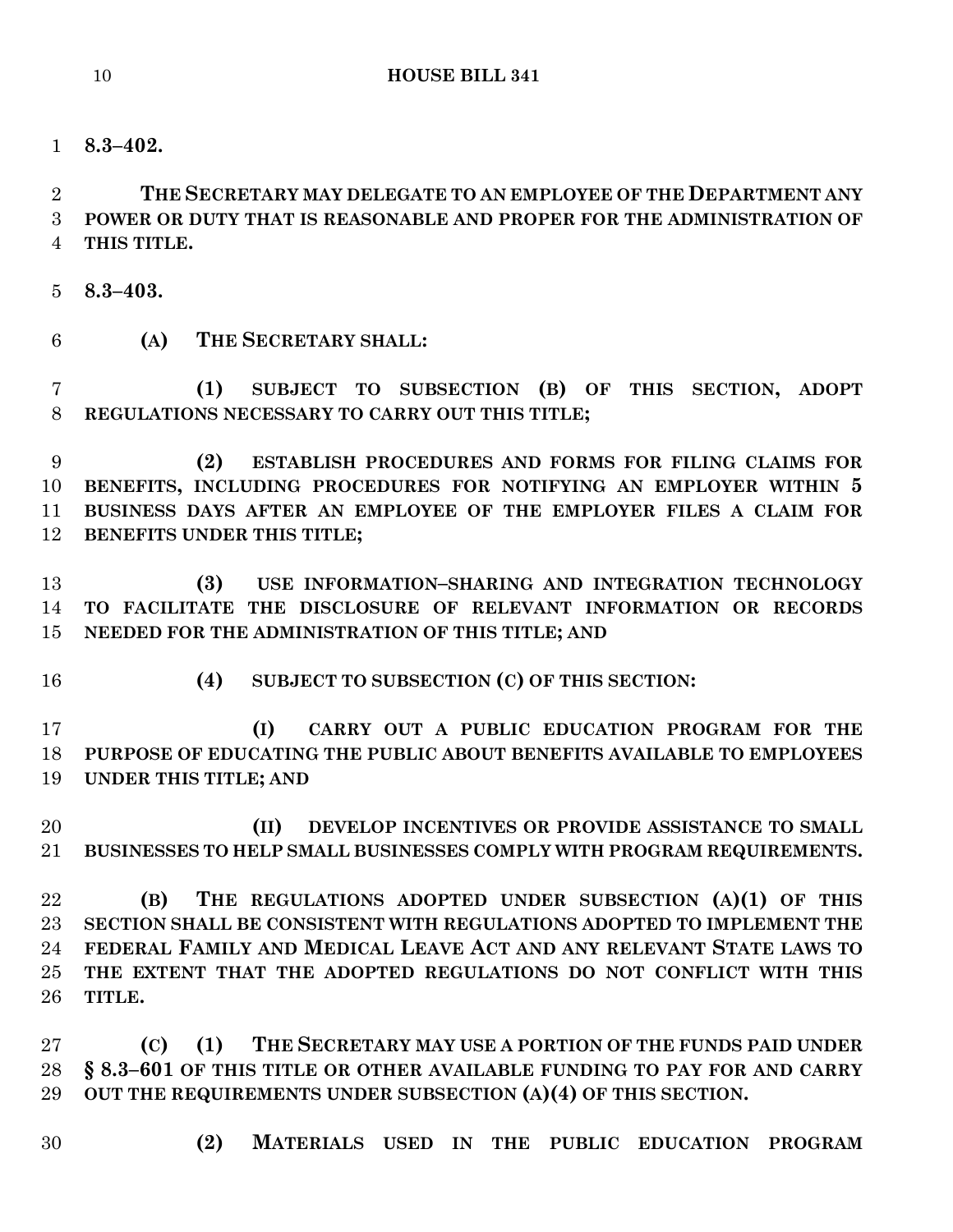**REQUIRED UNDER SUBSECTION (A)(4)(I) OF THIS SECTION SHALL BE MADE AVAILABLE IN ENGLISH AND SPANISH.**

**8.3–404.**

**(A) TO ENFORCE THIS TITLE, THE SECRETARY MAY:**

 **(1) CONDUCT AN INVESTIGATION UNDER THIS TITLE, ON THE SECRETARY'S OWN INITIATIVE OR BY RECEIPT OF A WRITTEN COMPLAINT;**

- **(2) ADMINISTER AN OATH;**
- **(3) CERTIFY TO AN OFFICIAL ACT;**
- **(4) TAKE A DEPOSITION;**

 **(5) ISSUE A SUBPOENA FOR THE ATTENDANCE OF A WITNESS TO TESTIFY OR THE PRODUCTION OF BOOKS, CORRESPONDENCE, MEMORANDA, PAPERS, OR OTHER RECORDS; AND**

 **(6) BRING A CIVIL ACTION IN THE COUNTY WHERE THE VIOLATION ALLEGEDLY OCCURRED.**

 **(B) (1) A SUBPOENA ISSUED UNDER SUBSECTION (A)(5) OF THIS SECTION SHALL BE SERVED IN ANY MANNER IN WHICH A SUBPOENA OF A COURT MAY BE SERVED.**

 **(2) IF A PERSON FAILS TO COMPLY WITH A SUBPOENA ISSUED UNDER SUBSECTION (A)(5) OF THIS SECTION ON A COMPLAINT FILED BY THE SECRETARY, THE CIRCUIT COURT FOR THE COUNTY WHERE THE INVESTIGATION IS BEING CONDUCTED OR WHERE THE PERSON RESIDES, IS PRESENT, OR TRANSACTS BUSINESS MAY ISSUE AN ORDER DIRECTING COMPLIANCE WITH THE SUBPOENA OR COMPELLING TESTIMONY.**

 **(3) (I) SUBJECT TO SUBPARAGRAPH (II) OF THIS PARAGRAPH, A PERSON MAY NOT BE EXCUSED FROM COMPLYING WITH A SUBPOENA ISSUED UNDER SUBSECTION (A)(5) OF THIS SECTION ON THE GROUND THAT THE EVIDENCE OR TESTIMONY REQUIRED MAY TEND TO INCRIMINATE THE PERSON OR SUBJECT THE PERSON TO A FORFEITURE OR PENALTY.**

 **(II) 1. EXCEPT AS PROVIDED IN SUBSUBPARAGRAPH 2 OF THIS SUBPARAGRAPH, AFTER CLAIMING THE PRIVILEGE AGAINST SELF–INCRIMINATION, A PERSON MAY NOT BE PROSECUTED OR SUBJECTED TO ANY**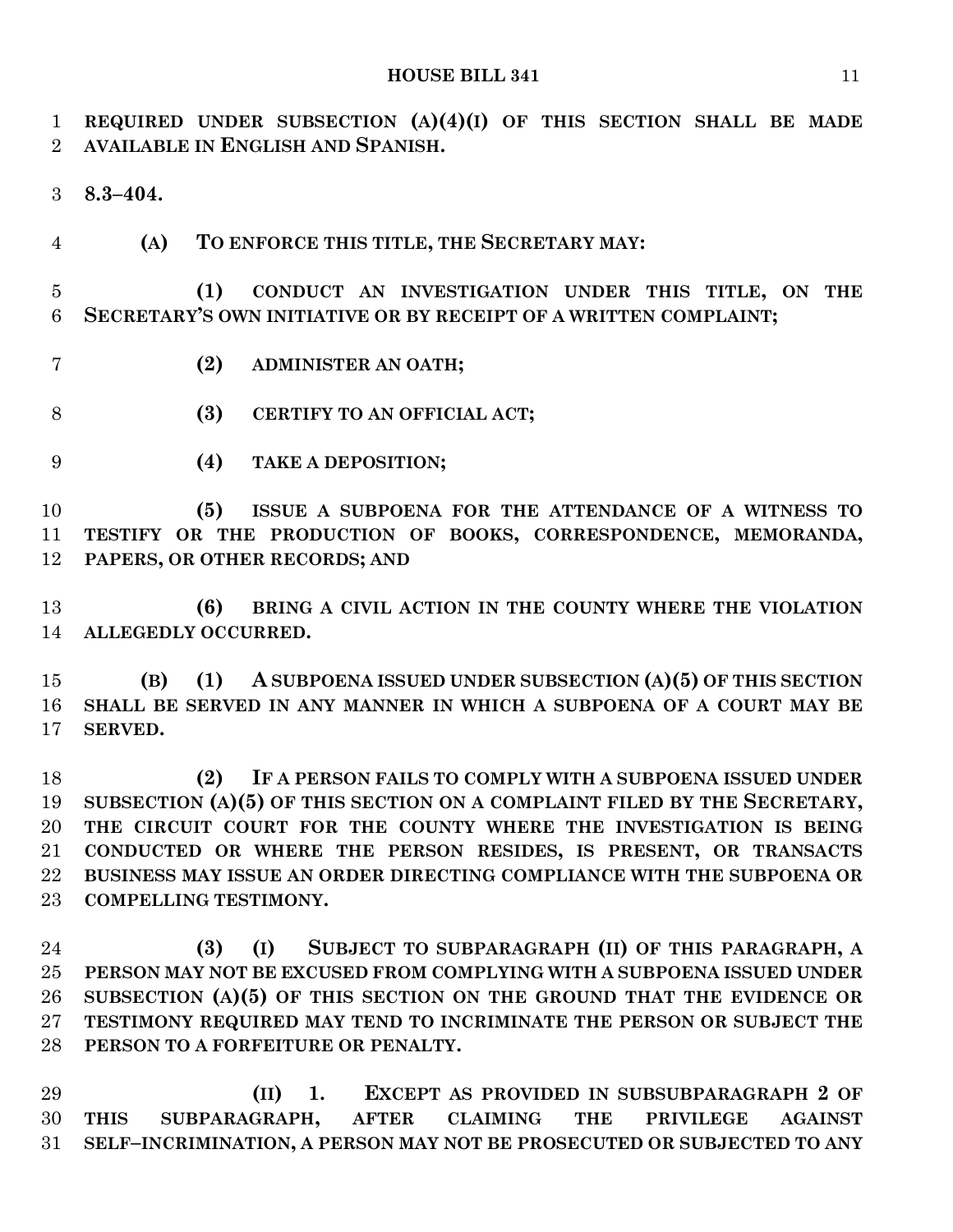|                            | <b>HOUSE BILL 341</b><br>12                                                                                                                                                                                                                                                                  |
|----------------------------|----------------------------------------------------------------------------------------------------------------------------------------------------------------------------------------------------------------------------------------------------------------------------------------------|
| 1<br>$\overline{2}$        | FORFEITURE OR PENALTY BECAUSE OF ANY MATTER, THING, OR TRANSACTION<br>ABOUT WHICH THE PERSON IS COMPELLED TO PRODUCE EVIDENCE OR TESTIFY.                                                                                                                                                    |
| 3<br>$\overline{4}$        | IF THE PERSON COMMITS PERJURY WHILE GIVING<br>2.<br>TESTIMONY, THE PERSON IS SUBJECT TO PROSECUTION FOR THAT OFFENSE.                                                                                                                                                                        |
| 5                          | $8.3 - 405.$                                                                                                                                                                                                                                                                                 |
| 6<br>7                     | IN A CIVIL ACTION TO ENFORCE THIS TITLE, THE SECRETARY AND THE STATE<br>MAY BE REPRESENTED BY:                                                                                                                                                                                               |
| 8                          | THE ATTORNEY GENERAL; OR<br>(1)                                                                                                                                                                                                                                                              |
| 9                          | (2)<br>ANY QUALIFIED ATTORNEY WHO:                                                                                                                                                                                                                                                           |
| 10                         | IS A SALARIED EMPLOYEE OF THE SECRETARY; AND<br>(I)                                                                                                                                                                                                                                          |
| 11<br>12<br>13             | ON RECOMMENDATION OF THE ATTORNEY GENERAL, IS<br>(II)<br>DESIGNATED TO REPRESENT THE SECRETARY OR THE BOARD OF APPEALS AND THE<br>STATE.                                                                                                                                                     |
| 14                         | $8.3 - 406.$                                                                                                                                                                                                                                                                                 |
| 15<br>16<br>17<br>18<br>19 | ON OR BEFORE SEPTEMBER 1 EACH YEAR, THE SECRETARY SHALL<br>(A)<br>SUBMIT TO THE GOVERNOR AND, IN ACCORDANCE WITH § 2-1246 OF THE STATE<br>GOVERNMENT ARTICLE, THE GENERAL ASSEMBLY AN ANNUAL REPORT ON THE<br>ADMINISTRATION AND OPERATION OF THIS TITLE DURING THE PREVIOUS FISCAL<br>YEAR. |
| $20\,$                     | (B)<br>THE ANNUAL REPORT SHALL INCLUDE INFORMATION REGARDING:                                                                                                                                                                                                                                |
| 21                         | (1)<br>PROJECTED AND ACTUAL PROGRAM PARTICIPATION RATES;                                                                                                                                                                                                                                     |
| 22                         | (2)<br><b>CONTRIBUTION RATES;</b>                                                                                                                                                                                                                                                            |
| 23                         | (3)<br><b>FUND BALANCES; AND</b>                                                                                                                                                                                                                                                             |
| 24                         | (4)<br>PUBLIC OUTREACH EFFORTS.                                                                                                                                                                                                                                                              |
| 25                         | SUBTITLE 5. THE FAMILY AND MEDICAL LEAVE INSURANCE FUND.                                                                                                                                                                                                                                     |
| 26                         | $8.3 - 501.$                                                                                                                                                                                                                                                                                 |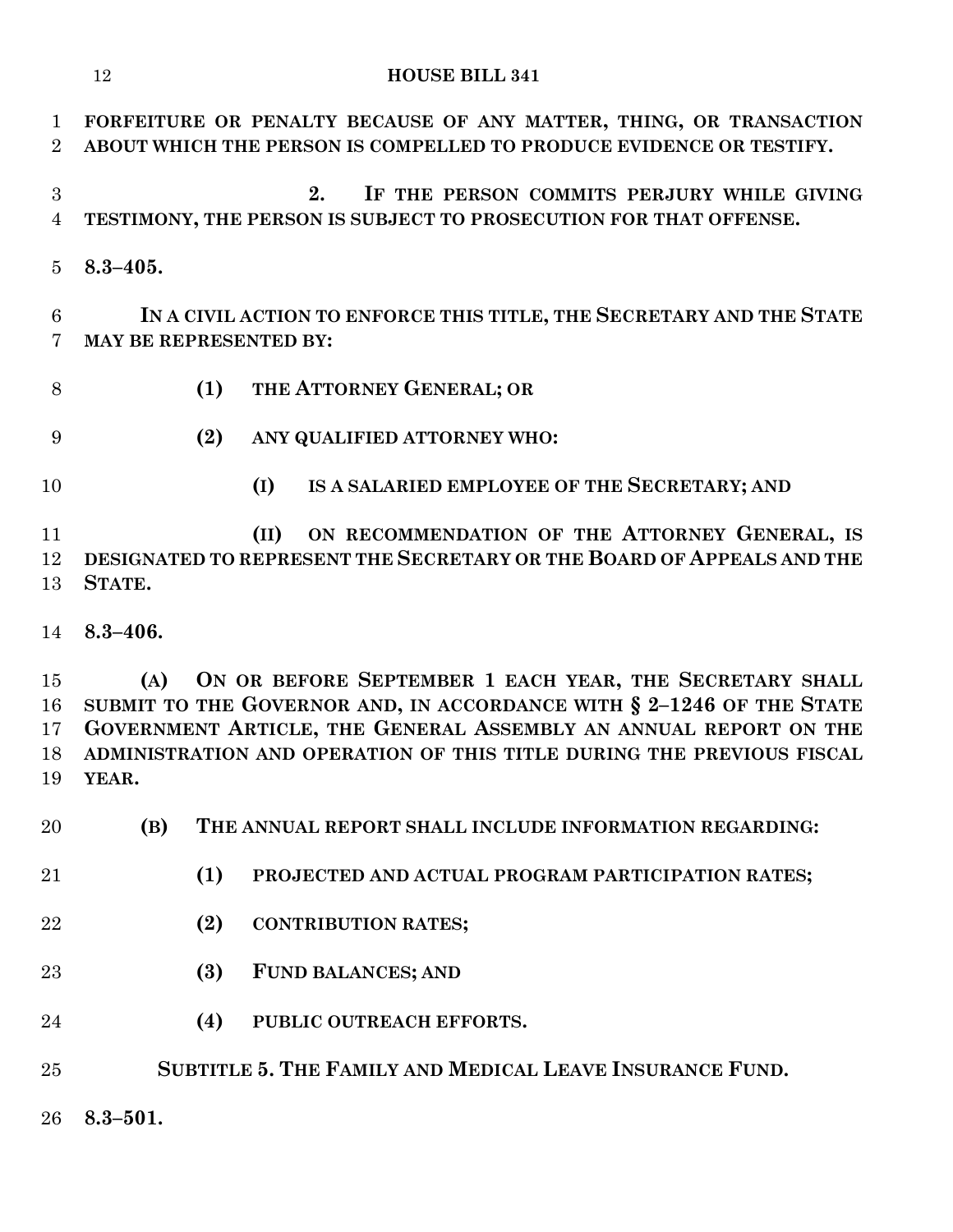| $\mathbf{1}$        |              | THERE IS A FAMILY AND MEDICAL LEAVE INSURANCE FUND.                                                                                                                                    |
|---------------------|--------------|----------------------------------------------------------------------------------------------------------------------------------------------------------------------------------------|
| $\overline{2}$      | $8.3 - 502.$ |                                                                                                                                                                                        |
| 3                   | (A)          | THE SECRETARY SHALL ADMINISTER THE FUND.                                                                                                                                               |
| 4<br>$\overline{5}$ | (B)          | THE FUND IS A SPECIAL, NONLAPSING FUND THAT IS NOT SUBJECT TO<br>§7-302 OF THE STATE FINANCE AND PROCUREMENT ARTICLE.                                                                  |
| 6<br>7              | (C)          | THE STATE TREASURER SHALL HOLD THE FUND SEPARATELY, AND THE<br>COMPTROLLER SHALL ACCOUNT FOR THE FUND.                                                                                 |
| 8                   | $8.3 - 503.$ |                                                                                                                                                                                        |
| 9                   | (A)          | THE FUND CONSISTS OF:                                                                                                                                                                  |
| 10                  |              | (1)<br><b>EMPLOYEE CONTRIBUTIONS;</b>                                                                                                                                                  |
| 11                  |              | (2)<br>EMPLOYER CONTRIBUTIONS;                                                                                                                                                         |
| 12<br>13            |              | MONEY PAID TO THE FUND FOR THE PURPOSE OF REIMBURSING<br>(3)<br>THE SECRETARY UNDER § 8.3-802 OF THIS TITLE FOR BENEFITS PAID IN ERROR;                                                |
| 14                  |              | (4)<br>INTEREST EARNED ON MONEY IN THE FUND; AND                                                                                                                                       |
| 15                  |              | MONEY RECEIVED FOR THE FUND FROM ANY OTHER SOURCE.<br>(5)                                                                                                                              |
| 16                  | (B)          | MONEY IN THE FUND MAY BE COMMINGLED.                                                                                                                                                   |
| 17                  | (C)          | THE FUND MAY BE USED ONLY FOR THE PURPOSES OF THIS TITLE.                                                                                                                              |
| 18                  | $8.3 - 504.$ |                                                                                                                                                                                        |
| 19                  | (A)          | THE STATE TREASURER IS CUSTODIAN OF THE FUND.<br>(1)                                                                                                                                   |
| 20<br>21            |              | <b>THE</b><br>STATE TREASURER SHALL MANAGE THE<br>(2)<br><b>FUND</b><br>$\mathbf{IN}$<br>ACCORDANCE WITH REGULATIONS THAT THE SECRETARY ADOPTS.                                        |
| 22<br>23<br>24      | (B)          | UNDER THE DIRECTION OF THE SECRETARY, THE STATE TREASURER<br>SHALL ESTABLISH THE FUND ACCOUNT IN ANY FINANCIAL INSTITUTION IN WHICH<br>THE GENERAL FUND OF THE STATE MAY BE DEPOSITED. |
| 25                  | (C)          | ON RECEIPT OF ANY MONEY PAYABLE TO THE FUND, THE SECRETARY                                                                                                                             |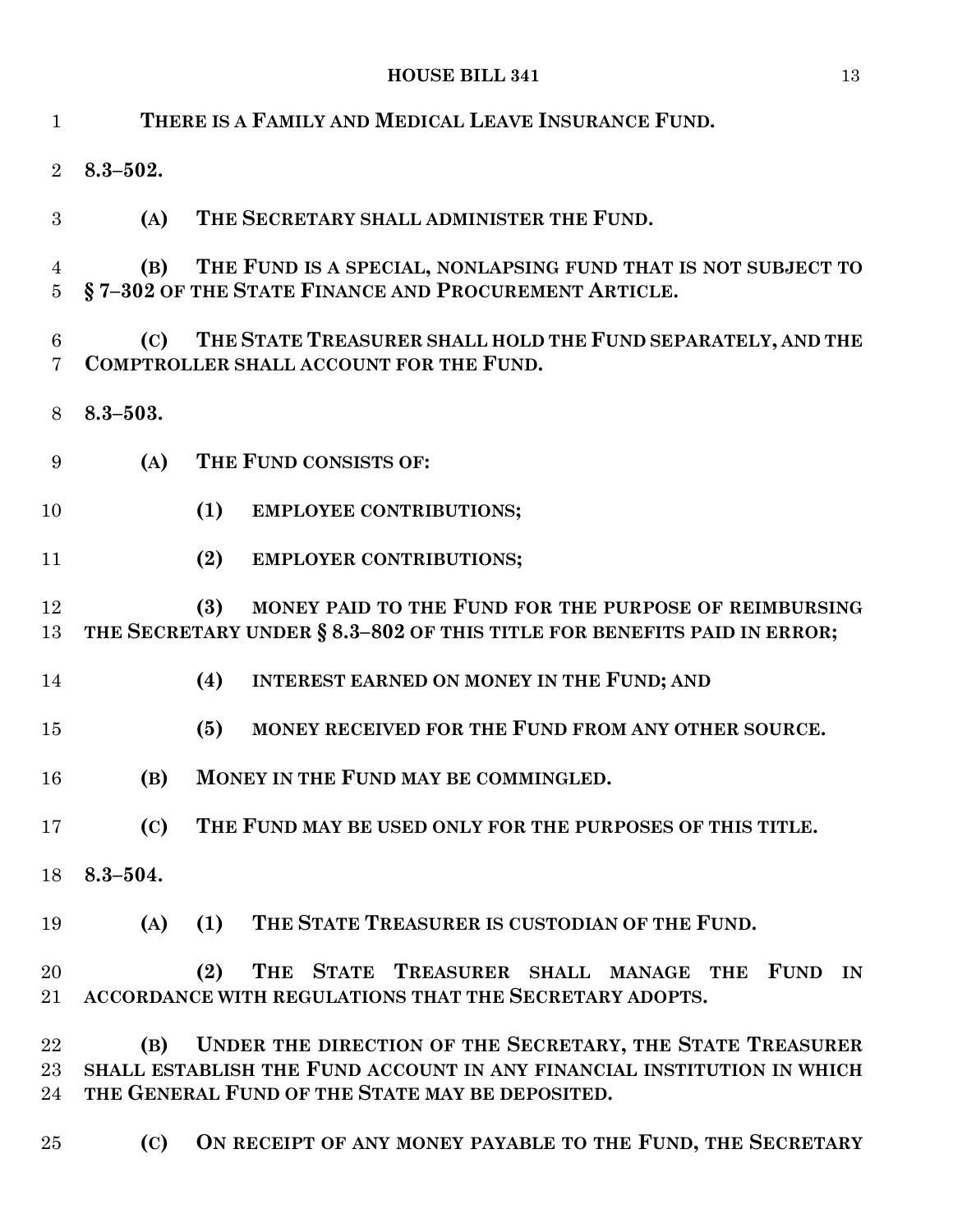| $\mathbf 1$<br>$\overline{2}$ | SHALL ENSURE IMMEDIATE DEPOSIT OF THE MONEY INTO THE FUND ACCOUNT AS<br>REQUIRED BY THE STATE TREASURER.                                                                               |  |  |
|-------------------------------|----------------------------------------------------------------------------------------------------------------------------------------------------------------------------------------|--|--|
| 3<br>$\overline{4}$           | IN ACCORDANCE WITH REGULATIONS THAT THE SECRETARY ADOPTS,<br>(D)<br>MONEY IN THE FUND ACCOUNT:                                                                                         |  |  |
| $\overline{5}$                | (1)<br>SHALL BE USED TO PAY BENEFITS UNDER THIS TITLE; AND                                                                                                                             |  |  |
| 6                             | (2)<br><b>MAY BE USED TO PAY FOR:</b>                                                                                                                                                  |  |  |
| 7<br>$8\,$                    | THE PUBLIC EDUCATION PROGRAM AND SMALL BUSINESS<br>(I)<br>INCENTIVES REQUIRED UNDER $\S$ 8.3-403(A)(4) OF THIS TITLE; AND                                                              |  |  |
| 9<br>10                       | ANY COSTS<br>(II)<br><b>ASSOCIATED</b><br><b>WITH</b><br><b>THE</b><br><b>INITIAL</b><br><b>IMPLEMENTATION OF THIS TITLE.</b>                                                          |  |  |
| 11                            | $8.3 - 505.$                                                                                                                                                                           |  |  |
| 12<br>13                      | A CHECK THAT THE STATE TREASURER ISSUES TO PAY BENEFITS OR<br><b>REFUNDS SHALL:</b>                                                                                                    |  |  |
| 14                            | (1)<br>BE ISSUED ONLY ON A WARRANT SIGNED BY THE SECRETARY;                                                                                                                            |  |  |
| 15                            | (2)<br>BEAR THE SIGNATURE OF THE STATE TREASURER; AND                                                                                                                                  |  |  |
| 16                            | (3)<br>BE COUNTERSIGNED BY AN AUTHORIZED AGENT.                                                                                                                                        |  |  |
| 17 <sup>1</sup>               | $8.3 - 506.$                                                                                                                                                                           |  |  |
| 18<br>19                      | THIS TITLE DOES NOT GRANT AN EMPLOYEE ANY PRIOR CLAIM OR RIGHT TO<br>MONEY THE EMPLOYEE PAYS INTO THE FUND.                                                                            |  |  |
| 20                            | <b>SUBTITLE 6. CONTRIBUTIONS.</b>                                                                                                                                                      |  |  |
| $21\,$                        | $8.3 - 601.$                                                                                                                                                                           |  |  |
| 22<br>23<br>24                | BEGINNING ON JANUARY 1, 2020, EACH EMPLOYEE AND EMPLOYER<br>(A)<br>SHALL PAY TO THE SECRETARY CONTRIBUTIONS FOR THE FUND ON WAGES FOR<br>EMPLOYMENT THAT IS PERFORMED FOR AN EMPLOYER. |  |  |
| $25\,$                        | (B)<br>(1)<br>SUBJECT TO PARAGRAPH (2) OF THIS SUBSECTION,<br><b>THE</b>                                                                                                               |  |  |

 **SECRETARY SHALL ESTABLISH IN REGULATION THE RATES OF CONTRIBUTION AN EMPLOYEE AND AN EMPLOYER ARE REQUIRED TO PAY UNDER SUBSECTION (A) OF**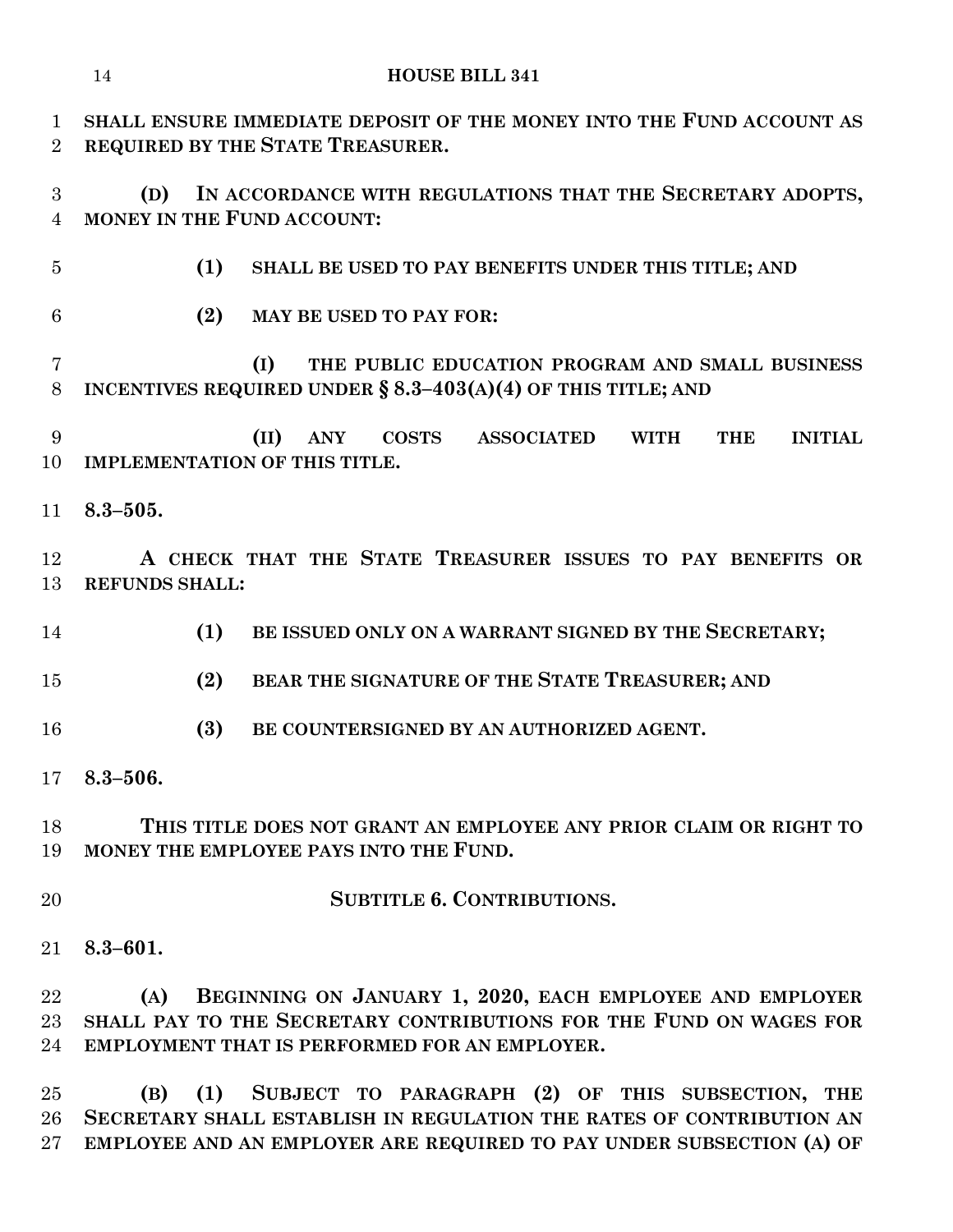**THIS SECTION.**

 **(2) THE RATES OF CONTRIBUTION ESTABLISHED UNDER PARAGRAPH (1) OF THIS SUBSECTION SHALL BE SUFFICIENT TO FUND THE BENEFITS PAYABLE UNDER THIS TITLE.**

**SUBTITLE 7. BENEFITS.**

**8.3–701.**

 **(A) BEGINNING ON JULY 1, 2021, TO BE ELIGIBLE FOR BENEFITS, A COVERED EMPLOYEE MUST BE TAKING PARTIALLY PAID OR UNPAID LEAVE FROM EMPLOYMENT BECAUSE THE COVERED EMPLOYEE:**

 **(1) IS CARING FOR A NEWBORN CHILD OR A CHILD NEWLY PLACED FOR ADOPTION OR FOSTER CARE WITH THE COVERED EMPLOYEE DURING THE FIRST YEAR AFTER THE BIRTH, ADOPTION, OR PLACEMENT;**

 **(2) IS CARING FOR A FAMILY MEMBER WITH A SERIOUS HEALTH CONDITION;**

 **(3) HAS A SERIOUS HEALTH CONDITION THAT RESULTS IN THE COVERED EMPLOYEE BEING UNABLE TO PERFORM THE FUNCTIONS OF THE POSITION OF THE COVERED EMPLOYEE;**

 **(4) IS CARING FOR A SERVICE MEMBER WHO IS THE COVERED EMPLOYEE'S NEXT OF KIN; OR**

 **(5) HAS A QUALIFYING EXIGENCY ARISING OUT OF THE DEPLOYMENT OF A FAMILY MEMBER OF THE COVERED EMPLOYEE.**

 **(B) (1) SUBJECT TO PARAGRAPH (2) OF THIS SUBSECTION, A COVERED EMPLOYEE MAY TAKE THE LEAVE FOR WHICH THE EMPLOYEE IS ELIGIBLE FOR BENEFITS UNDER SUBSECTION (A) OF THIS SECTION ON AN INTERMITTENT LEAVE SCHEDULE.**

 **(2) IF LEAVE IS TAKEN ON AN INTERMITTENT LEAVE SCHEDULE, THE COVERED EMPLOYEE SHALL:**

 **(I) MAKE A REASONABLE EFFORT TO SCHEDULE THE INTERMITTENT LEAVE IN A MANNER THAT DOES NOT UNDULY DISRUPT THE OPERATIONS OF THE EMPLOYER; AND**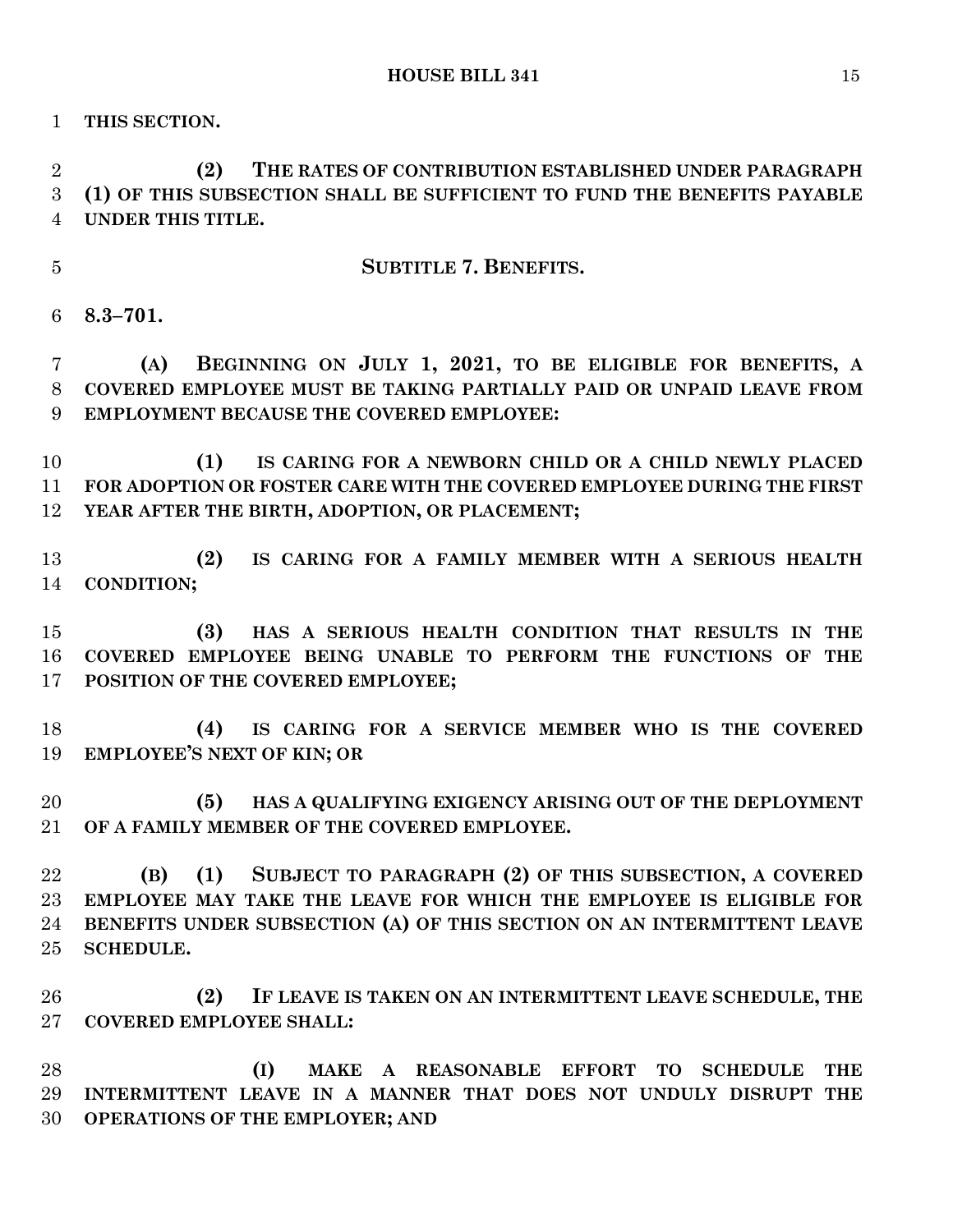**(II) PROVIDE THE EMPLOYER WITH REASONABLE AND PRACTICABLE PRIOR NOTICE OF THE REASON FOR WHICH THE INTERMITTENT LEAVE IS NECESSARY.**

 **(3) IF LEAVE IS TAKEN ON AN INTERMITTENT LEAVE SCHEDULE, AN EMPLOYER MAY NOT:**

 **(I) UNLESS THE INTERMITTENT LEAVE SCHEDULE IS MEDICALLY NECESSARY, BE REQUIRED TO ALLOW AN INTERMITTENT LEAVE SCHEDULE FOR MORE THAN 24 CONSECUTIVE WEEKS; OR**

 **(II) REDUCE THE TOTAL AMOUNT OF LEAVE TO WHICH THE COVERED EMPLOYEE IS ENTITLED.**

**8.3–702.**

 **(A) (1) EXCEPT AS PROVIDED IN PARAGRAPH (2) OF THIS SUBSECTION, A COVERED EMPLOYEE MAY NOT RECEIVE MORE THAN 12 WEEKS OF BENEFITS IN AN APPLICATION YEAR.**

 **(2) A COVERED EMPLOYEE MAY RECEIVE AN ADDITIONAL 12 WEEKS OF BENEFITS IF THE COVERED EMPLOYEE DURING THE SAME APPLICATION YEAR:**

 **(I) RECEIVED BENEFITS BECAUSE THE COVERED EMPLOYEE WAS ELIGIBLE FOR BENEFITS UNDER § 8.3–701(A)(3) OF THIS SUBTITLE; AND**

 **(II) BECOMES ELIGIBLE FOR BENEFITS UNDER § 8.3–701(A)(1), (2), (4), OR (5) OF THIS SUBTITLE.**

 **(B) A COVERED EMPLOYEE MAY NOT BE PAID BENEFITS FOR LESS THAN 1 DAY OR 8 CONSECUTIVE HOURS OF LEAVE TAKEN IN 1 WORKWEEK.**

**8.3–703.**

 **IF AN EMPLOYER PROVIDES A COVERED EMPLOYEE WITH WRITTEN NOTICE, THE EMPLOYER MAY REQUIRE THAT BENEFITS PAID UNDER THIS TITLE TO THE COVERED EMPLOYEE BE COORDINATED WITH PAYMENT MADE OR LEAVE ALLOWED UNDER THE TERMS OF DISABILITY OR FAMILY CARE LEAVE UNDER A COLLECTIVE BARGAINING AGREEMENT OR EMPLOYER POLICY.**

**8.3–704.**

**(A) (1) SUBJECT TO PARAGRAPH (2) OF THIS SUBSECTION, THE WEEKLY**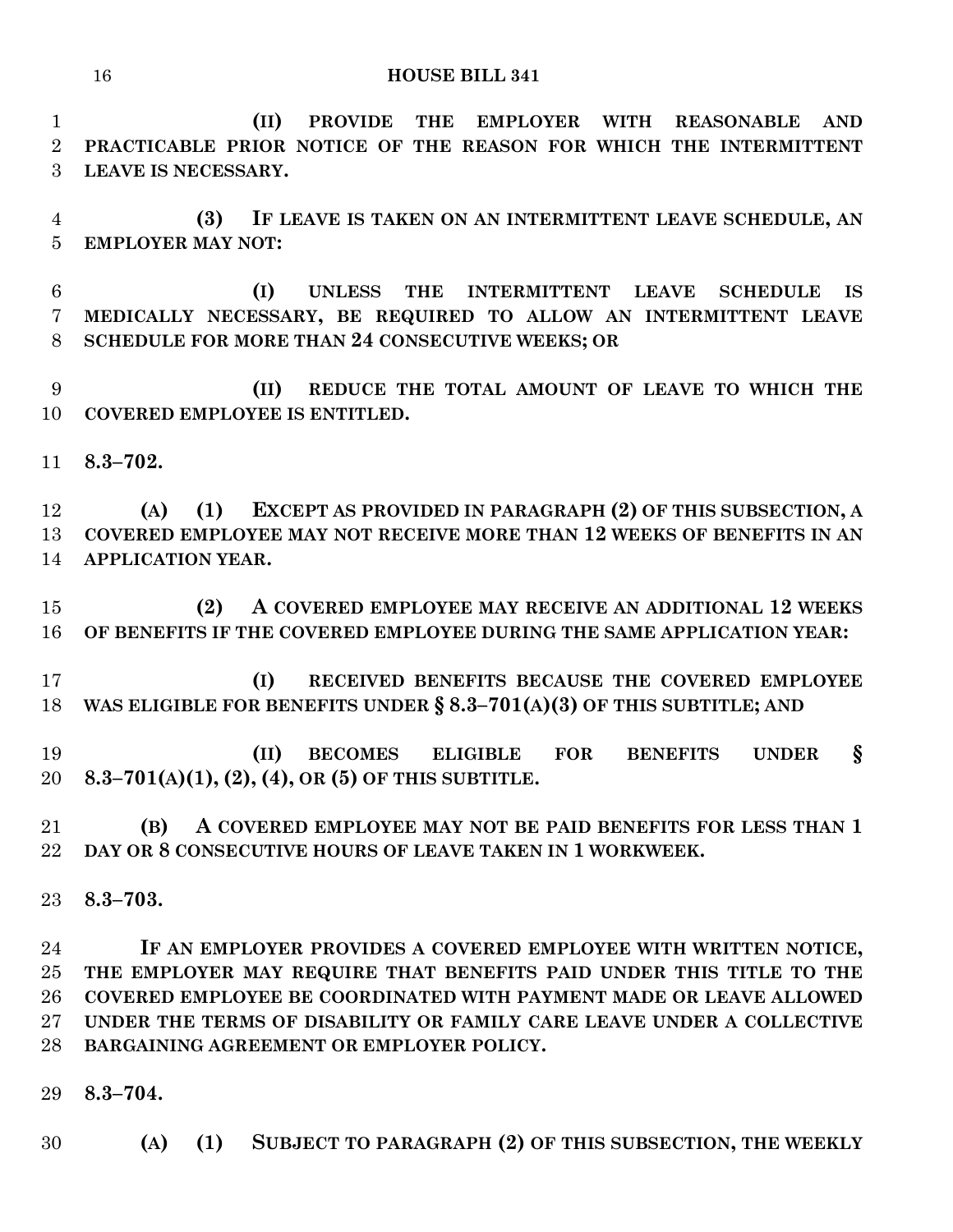**BENEFIT AMOUNT PAYABLE TO A COVERED EMPLOYEE UNDER THIS TITLE SHALL BE: (I) IF THE EMPLOYEE'S AVERAGE WEEKLY WAGE IS 50% OR LESS OF THE STATE AVERAGE WEEKLY WAGE, 90% OF THE EMPLOYEE'S AVERAGE WEEKLY WAGE; (II) IF THE EMPLOYEE'S AVERAGE WEEKLY WAGE IS GREATER THAN 50% OF THE STATE AVERAGE WEEKLY WAGE, THE SUM OF: 1. 90% OF THE EMPLOYEE'S AVERAGE WEEKLY WAGE UP TO 50% OF THE STATE AVERAGE WEEKLY WAGE; AND 2. 50% OF THE EMPLOYEE'S AVERAGE WEEKLY WAGE THAT IS GREATER THAN 50% OF THE STATE AVERAGE WEEKLY WAGE; OR (III) IF THE EMPLOYEE IS TAKING PARTIALLY PAID LEAVE, THE LESSER OF: 1. THE AMOUNT REQUIRED TO MAKE UP THE DIFFERENCE BETWEEN THE WAGES PAID TO THE EMPLOYEE WHILE THE EMPLOYEE IS TAKING PARTIALLY PAID LEAVE AND THE FULL WAGES NORMALLY PAID TO THE EMPLOYEE; AND 2. IF THE EMPLOYEE'S AVERAGE WEEKLY WAGE IS GREATER THAN 50% OF THE STATE AVERAGE WEEKLY WAGE, THE SUM OF: A. 90% OF THE EMPLOYEE'S AVERAGE WEEKLY WAGE UP TO 50% OF THE STATE AVERAGE WEEKLY WAGE; AND B. 50% OF THE EMPLOYEE'S AVERAGE WEEKLY WAGE THAT IS GREATER THAN 50% OF THE STATE AVERAGE WEEKLY WAGE. (2) THE WEEKLY BENEFIT AMOUNT PAYABLE UNDER PARAGRAPH (1) OF THIS SUBSECTION: (I) SHALL BE AT LEAST \$50; AND (II) MAY NOT EXCEED: 1. FOR THE 12–MONTH PERIOD BEGINNING JULY 1, 2021, \$1,000; AND 2. FOR THE 12–MONTH PERIOD BEGINNING JULY 1,**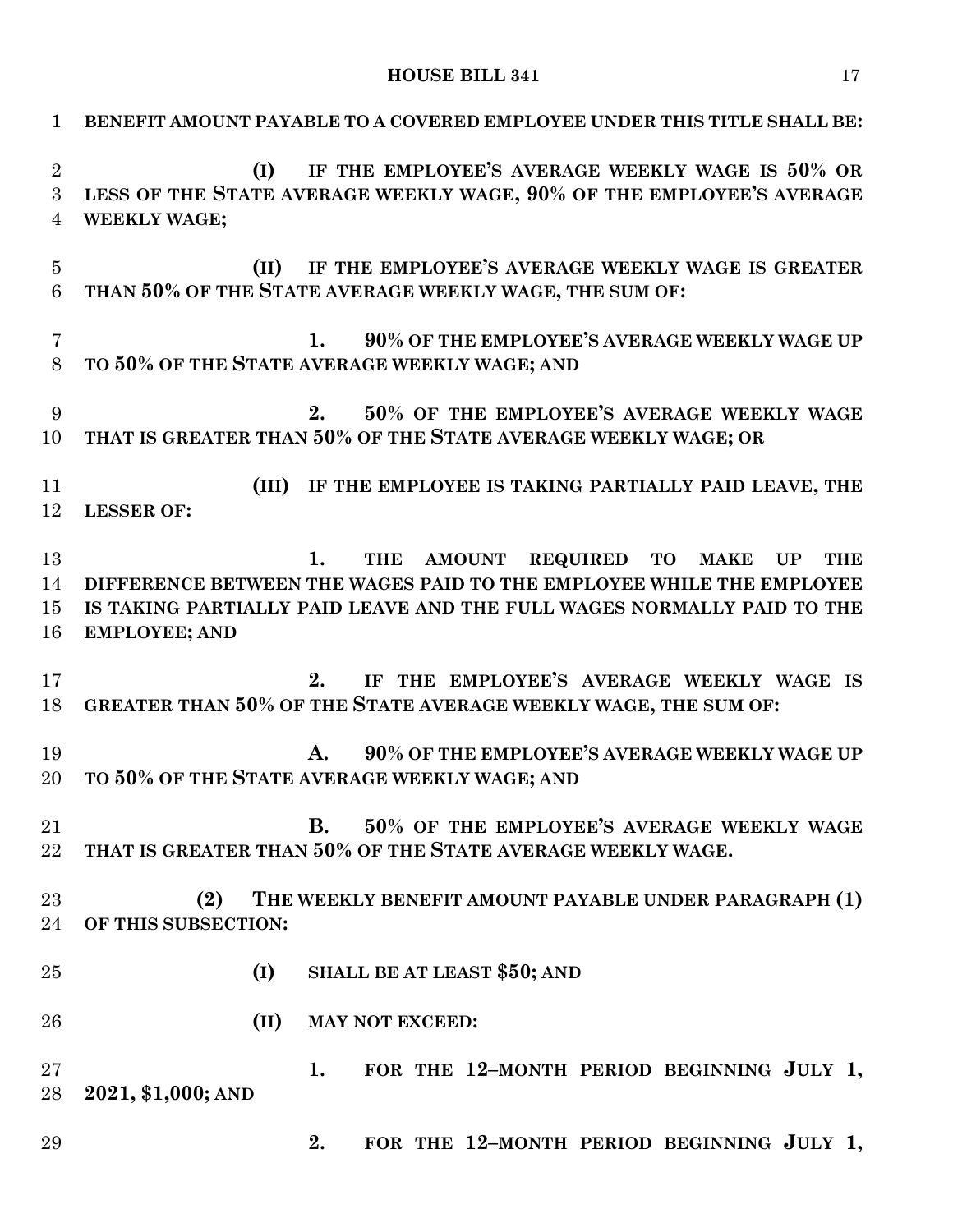**2022, AND EACH SUBSEQUENT 12–MONTH PERIOD, THE AMOUNT DETERMINED AND ANNOUNCED BY THE SECRETARY UNDER PARAGRAPH (3) OF THIS SUBSECTION.**

 **(3) (I) IN THIS PARAGRAPH, "CONSUMER PRICE INDEX" MEANS THE CONSUMER PRICE INDEX FOR ALL URBAN CONSUMERS FOR THE WASHINGTON–ARLINGTON–ALEXANDRIA, DC–VA–MD–WV METROPOLITAN AREA OR A SUCCESSOR INDEX PUBLISHED BY THE FEDERAL BUREAU OF LABOR STATISTICS.**

 **(II) EXCEPT AS PROVIDED IN SUBPARAGRAPH (III) OF THIS PARAGRAPH, FOR THE 12–MONTH PERIOD BEGINNING JULY 1, 2022, AND EACH SUBSEQUENT 12–MONTH PERIOD, THE MAXIMUM WEEKLY BENEFIT AMOUNT SHALL BE INCREASED BY THE AMOUNT, ROUNDED TO THE NEAREST CENT, THAT EQUALS THE PRODUCT OF:**

 **1. THE MAXIMUM WEEKLY BENEFIT AMOUNT IN EFFECT FOR THE PRECEDING 12–MONTH PERIOD; AND**

 **2. THE ANNUAL PERCENT GROWTH IN THE CONSUMER PRICE INDEX FOR THE IMMEDIATELY PRECEDING 12–MONTH PERIOD, AS DETERMINED BY THE SECRETARY UNDER ITEM 1 OF THIS SUBPARAGRAPH.**

 **(III) BEGINNING MARCH 1, 2022, AND ON EACH SUBSEQUENT SEPTEMBER 1, THE SECRETARY SHALL DETERMINE AND ANNOUNCE:**

 **1. THE ANNUAL PERCENT GROWTH, IF ANY, IN THE CONSUMER PRICE INDEX BASED ON THE MOST RECENT 12–MONTH PERIOD FOR WHICH DATA ARE AVAILABLE ON SEPTEMBER 1; AND**

 **2. THE MAXIMUM WEEKLY BENEFIT AMOUNT EFFECTIVE FOR THE 12–MONTH PERIOD BEGINNING THE FOLLOWING JULY 1.**

 **(IV) IF THERE IS A DECLINE OR NO GROWTH IN THE CONSUMER PRICE INDEX, THE MAXIMUM WEEKLY BENEFIT AMOUNT SHALL REMAIN THE SAME AS THE AMOUNT THAT WAS IN EFFECT FOR THE PRECEDING 12–MONTH PERIOD.**

 **(B) AN INCREASE IN THE WEEKLY BENEFIT AMOUNT UNDER SUBSECTION (A)(3) OF THIS SECTION APPLIES ONLY TO A CLAIM FOR BENEFITS FILED AFTER THE DATE THE INCREASE BECOMES EFFECTIVE.**

- **(C) THE DIVISION SHALL:**
- **(1) MAKE THE FIRST PAYMENT OF BENEFITS TO A COVERED**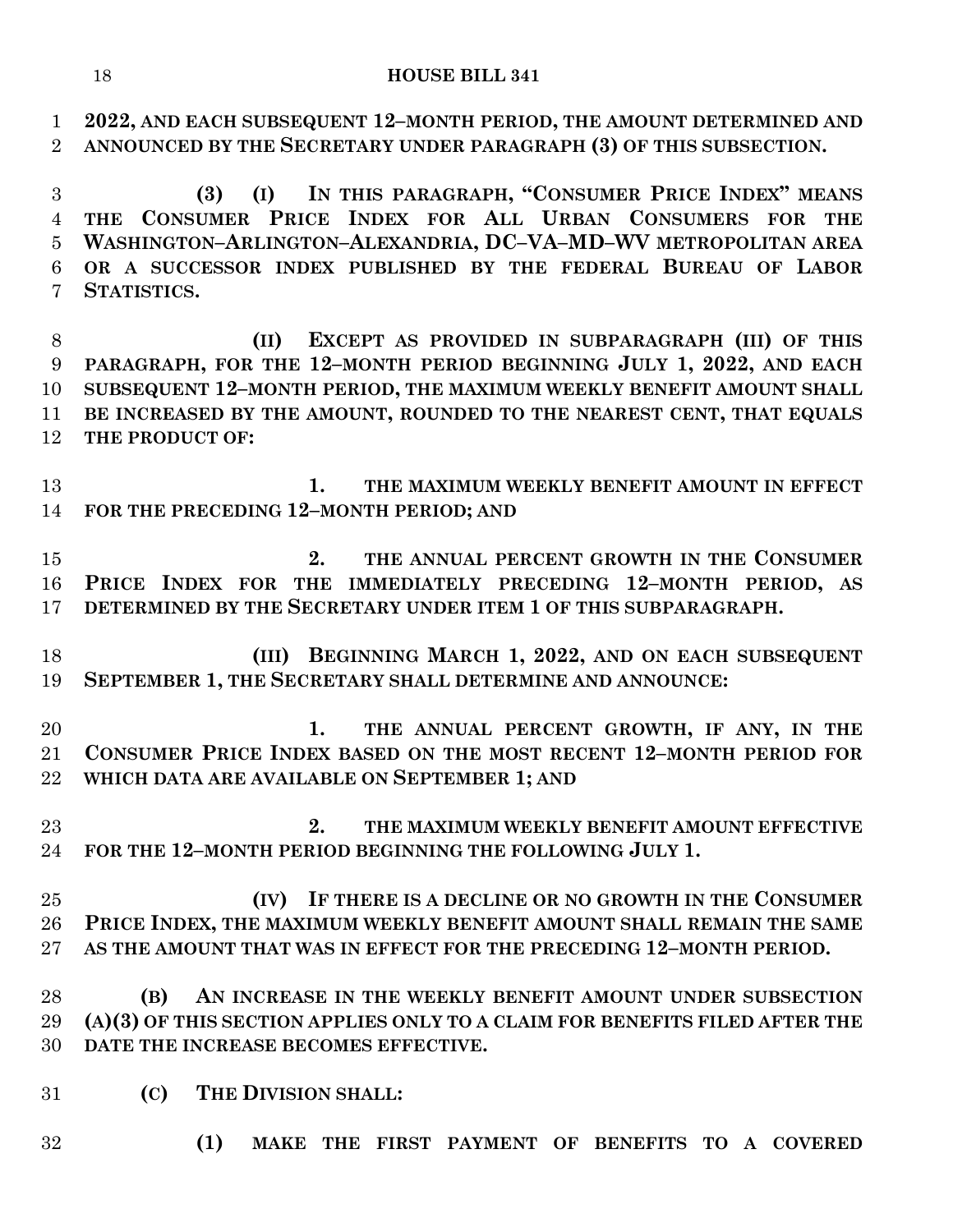**(2) MAKE SUBSEQUENT PAYMENTS EVERY 2 WEEKS UNTIL THE** 

**EMPLOYEE WITHIN 2 WEEKS AFTER THE CLAIM IS FILED; AND**

# **BENEFIT PERIOD ENDS. 8.3–705. (A) IF THE INTERNAL REVENUE SERVICE DETERMINES THAT BENEFITS PAID UNDER THIS SUBTITLE ARE SUBJECT TO FEDERAL INCOME TAX, AT THE TIME AN INDIVIDUAL FILES A NEW CLAIM FOR BENEFITS THE DIVISION SHALL NOTIFY THE INDIVIDUAL THAT: (1) THE INTERNAL REVENUE SERVICE HAS DETERMINED THAT THE BENEFITS ARE SUBJECT TO FEDERAL INCOME TAX; (2) THERE ARE REQUIREMENTS REGARDING ESTIMATED TAX PAYMENTS; (3) THE INDIVIDUAL MAY ELECT TO HAVE FEDERAL INCOME TAX DEDUCTED AND WITHHELD FROM THE BENEFITS THAT THE INDIVIDUAL RECEIVES UNDER THIS TITLE AT THE AMOUNT SPECIFIED IN THE INTERNAL REVENUE CODE; AND (4) THE INDIVIDUAL IS PERMITTED TO CHANGE A PREVIOUSLY ELECTED WITHHOLDING STATUS.**

 **(B) (1) IF AN INDIVIDUAL ELECTS TO HAVE FEDERAL INCOME TAX DEDUCTED AND WITHHELD UNDER SUBSECTION (A)(3) OF THIS SECTION, THE DIVISION SHALL DEDUCT AND WITHHOLD THE AMOUNT SPECIFIED IN THE INTERNAL REVENUE CODE IN A MANNER REQUIRED BY THE INTERNAL REVENUE SERVICE.**

 **(2) IF THE DIVISION DEDUCTS AND WITHHOLDS FEDERAL INCOME TAX UNDER PARAGRAPH (1) OF THIS SUBSECTION, THE AMOUNT DEDUCTED AND WITHHELD SHALL REMAIN IN THE FUND UNTIL IT IS TRANSFERRED TO THE INTERNAL REVENUE SERVICE AS A PAYMENT OF INCOME TAX.**

**8.3–706.**

 **IF A COVERED EMPLOYEE RECEIVES BENEFITS UNDER THIS TITLE OR TAKES LEAVE FROM WORK, THE EMPLOYER OF THE COVERED EMPLOYEE SHALL, ON THE EXPIRATION OF THE LEAVE, RESTORE THE EMPLOYEE TO AN EQUIVALENT POSITION OF EMPLOYMENT IN THE SAME MANNER AS AN EMPLOYEE ENTITLED TO LEAVE**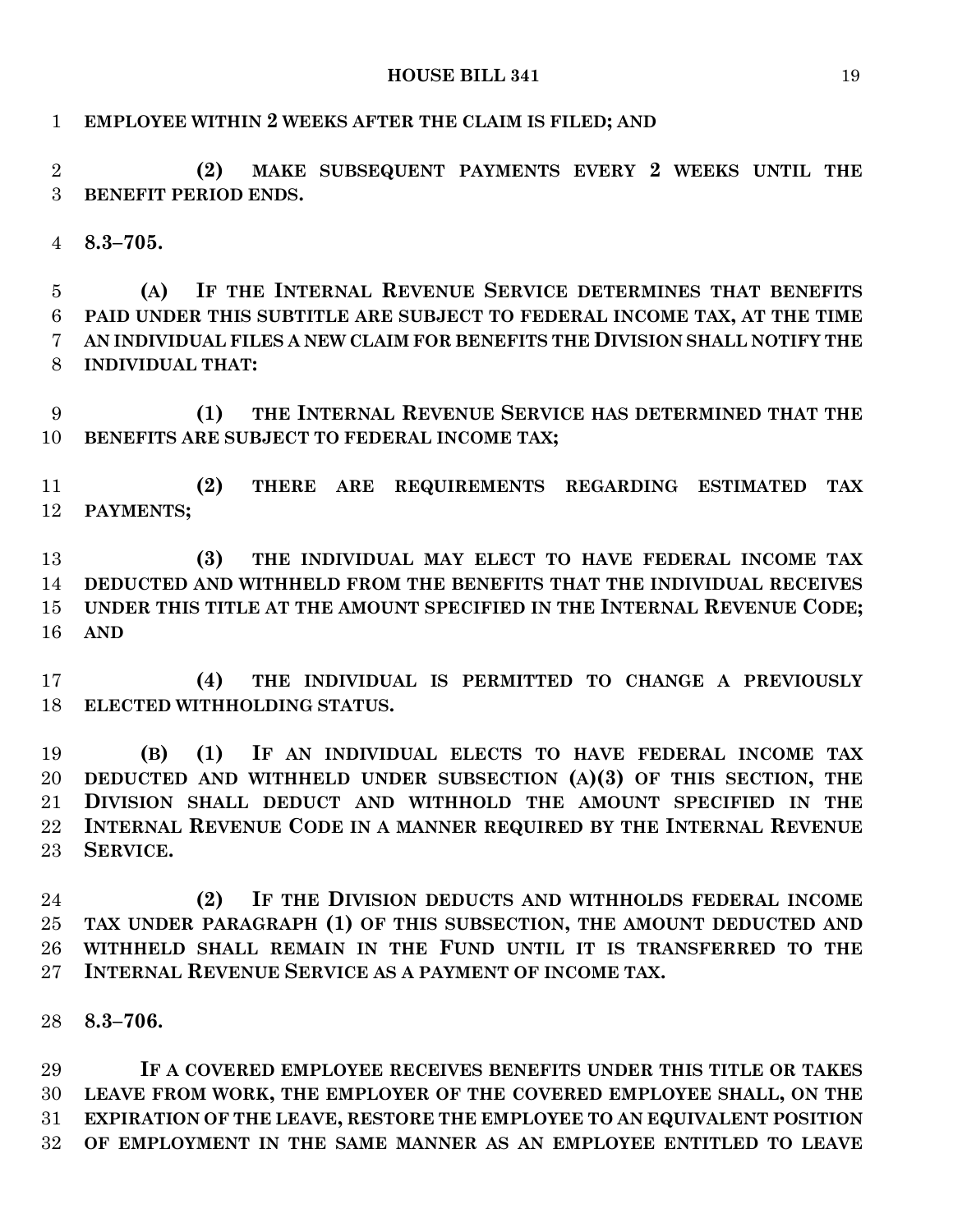# **UNDER TITLE 3, SUBTITLE 12 OF THIS ARTICLE IS REQUIRED TO BE RESTORED.**

# **8.3–707.**

 **IF A COVERED EMPLOYEE IS RECEIVING BENEFITS UNDER THIS TITLE OR IS TAKING LEAVE, THE EMPLOYER OF THE COVERED EMPLOYEE SHALL CONTINUE ANY EMPLOYMENT BENEFITS IN THE SAME MANNER AS REQUIRED UNDER TITLE 3, SUBTITLE 12 OF THIS ARTICLE FOR THE TIME PERIOD THAT THE COVERED EMPLOYEE IS ABSENT FROM WORK AND RECEIVING BENEFITS UNDER THIS TITLE.**

**SUBTITLE 8. PROHIBITED ACTS; PENALTIES.**

**8.3–801.**

 **IF AN INDIVIDUAL WILLFULLY MAKES A FALSE STATEMENT OR MISREPRESENTATION REGARDING A MATERIAL FACT OR WILLFULLY FAILS TO REPORT A MATERIAL FACT TO OBTAIN BENEFITS UNDER THIS TITLE, THE INDIVIDUAL IS DISQUALIFIED FROM RECEIVING BENEFITS FOR 1 YEAR.**

**8.3–802.**

 **(A) THE DIVISION MAY SEEK REPAYMENT OF BENEFITS FROM AN INDIVIDUAL WHO RECEIVED BENEFITS UNDER THIS TITLE IF:**

 **(1) THE BENEFITS WERE PAID ERRONEOUSLY OR AS A RESULT OF WILLFUL MISREPRESENTATION; OR**

 **(2) A CLAIM FOR BENEFITS UNDER THIS TITLE IS REJECTED AFTER THE BENEFITS WERE PAID.**

 **(B) THE SECRETARY MAY WAIVE THE REPAYMENT OF BENEFITS UNDER SUBSECTION (A) OF THIS SECTION IF THE REPAYMENT WOULD BE AGAINST EQUITY AND GOOD CONSCIENCE.**

**8.3–803.**

 **A PERSON MAY NOT DISCHARGE, DEMOTE, OR OTHERWISE DISCRIMINATE OR TAKE ADVERSE ACTION AGAINST A COVERED EMPLOYEE BECAUSE THE COVERED EMPLOYEE:**

 **(1) HAS FILED FOR, APPLIED FOR, OR RECEIVED BENEFITS UNDER THIS TITLE;**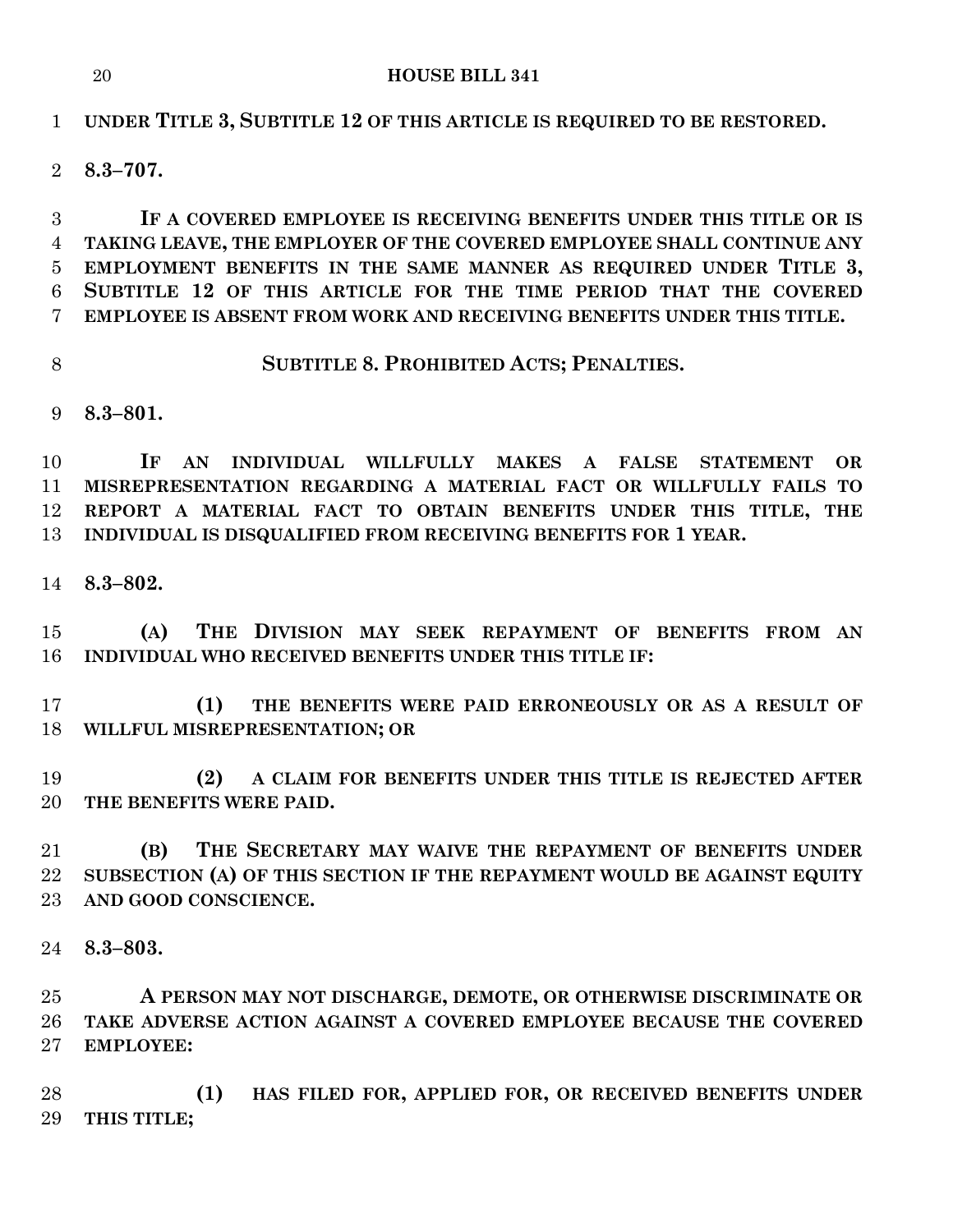**(2) HAS COMMUNICATED TO THE PERSON AN INTENT TO FILE A CLAIM, A COMPLAINT, OR AN APPEAL UNDER THIS TITLE; OR (3) HAS TESTIFIED OR INTENDS TO TESTIFY OR OTHERWISE HAS ASSISTED IN A PROCEEDING UNDER THIS TITLE. SUBTITLE 9. SHORT TITLE. 8.3–901. THIS TITLE MAY BE CITED AS THE MARYLAND FAMILY AND MEDICAL LEAVE INSURANCE PROGRAM. Article – State Finance and Procurement** 6–226. (a) (1) Except as otherwise specifically provided by law or by regulation of the Treasurer, the Treasurer shall credit to the General Fund any interest on or other income from State money that the Treasurer invests. (2) (i) Notwithstanding any other provision of law, and unless inconsistent with a federal law, grant agreement, or other federal requirement or with the terms of a gift or settlement agreement, net interest on all State money allocated by the State Treasurer under this section to special funds or accounts, and otherwise entitled to receive interest earnings, as accounted for by the Comptroller, shall accrue to the General Fund of the State. (ii) The provisions of subparagraph (i) of this paragraph do not apply to the following funds: 112. the Pretrial Services Program Grant Fund; **[**and**]** 113. the Veteran Employment and Transition Success Fund**; AND 114. THE FAMILY AND MEDICAL LEAVE INSURANCE FUND**. SECTION 2. AND BE IT FURTHER ENACTED, That this Act shall be construed to apply only prospectively and may not be applied or interpreted to have any effect on or application to any collective bargaining agreement entered into before the effective date of this Act.

SECTION 3. AND BE IT FURTHER ENACTED, That, on or before October 1, 2019,